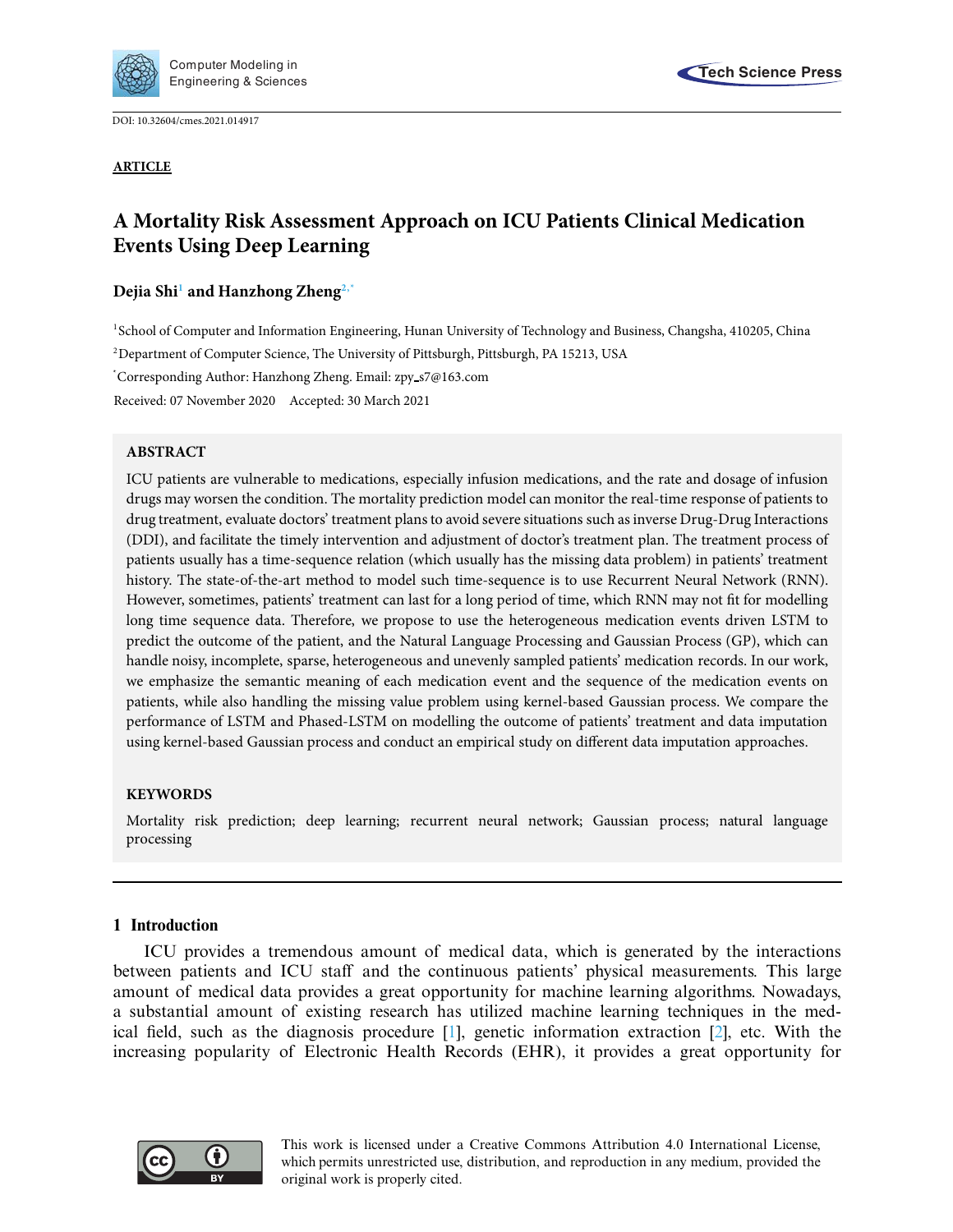medical researchers. An Electronic Health Records (EHR) is a collection of the data measured during the course of medical care for patients. EHR consists of heterogeneous data types with different information: demographic information, textual clinical notes, medical exposures, etc. The EHR data provides large enough information to build data-driven machine learning models for ICU patients. However, challenges such as sparsity, irregularity, heterogeneity and noise inside the data itself, increasing the difficulty of modeling and analyzing EHR data. A substantial amount of existing research has utilized machine learning techniques on EHR data, targeting specific prediction and modeling problems (such as time-series modeling, disease development progress prediction, etc). Most efforts have focused on using statistical analysis [\[3](#page-18-2)[–5\]](#page-18-3) and traditional machine learning approaches  $[6-8]$  $[6-8]$ , recently using deep learning  $[9-11]$  $[9-11]$ . Compared with the traditional machine learning approaches, deep learning has comparatively better performance in various application fields, such as image classification [\[12](#page-19-2)], speech recognition [\[13\]](#page-19-3), natural language processing [\[14](#page-19-4)], etc. Deep learning can be used to extract features from the data to obtain concise representation of sample data. The feature representation in EHR data is a very important issue, which can discover the information from rich historical medical record data. In the development and application of EHR, deep learning and natural language processing technology based on deep learning are also expected to extract feature representation on patients' medical data.

However, the biggest challenge is to utilize the EHR data, which is due to the properties of EHR data such as high dimension, heterogeneity, missing values, and long temporal dependency, etc. EHR contains diverse medical features from different sources (e.g., vital sign measurements, dose name, physicians' notes, description of medical events, and so on) [\[15](#page-19-5)], which results in high dimension and type heterogeneity of information. Different types of medical events have different sampling frequencies. For example, the sampling frequency of drug related events usually is in the unit of 'days', while the frequency of vital sign related events is in the unit of 'hours' and the brainwave data sampling frequency is in the units of 'seconds' [\[16\]](#page-19-6). Moreover, not all the measures within the same sampling unit would be recorded, or the data points may lose or have the "side effect" problem. These create problems for data normalization and data imputation.

One of the most important characteristics of EHR is the time sequential data nature. Using the recurrent neural network (RNN) has been the current state-of-the-art for modelling sequence type of data because of its memory mechanism inside its cell structure. However, patients' hospitalization typically spams over a long period of time, which using the RNN may have trouble with the gradient explosion or gradient vanish. Hochreiter [\[17\]](#page-19-7) proposed the idea of Long Short Term based RNN (LSTM) in 1997 to model sequence type of data spamming over 1000 time steps. The "dropout" mechanism enables LSTM to tackle down the long-time-lag tasks. The current usage of EHR increases the volume of data in EHR at an astonishing rate, which unavoidably slows down the training process of LSTM. With the envisioning of the development of EHR, LSTM may not be a very optimal choice. Neil et al. [\[18](#page-19-8)] recently proposed a transformed LSTM, called Phased-LSTM, which can accelerate the training process, especially for long and event-based sequence data. However, as for the problem of heterogeneous data structure, it is not convenient to directly use Phased-LSTM.

EHR data consists of various medical event, which contains rich latent relationships, e.g., cholesterol tests should be more related to heart/liver than kidney. The semantic representation can preserve the similarities between related medical events, while capturing the difference among different medical events. The medical events then were arranged based on their occurring time stamp and imputed the missing medical event using the GP. Feature representation is an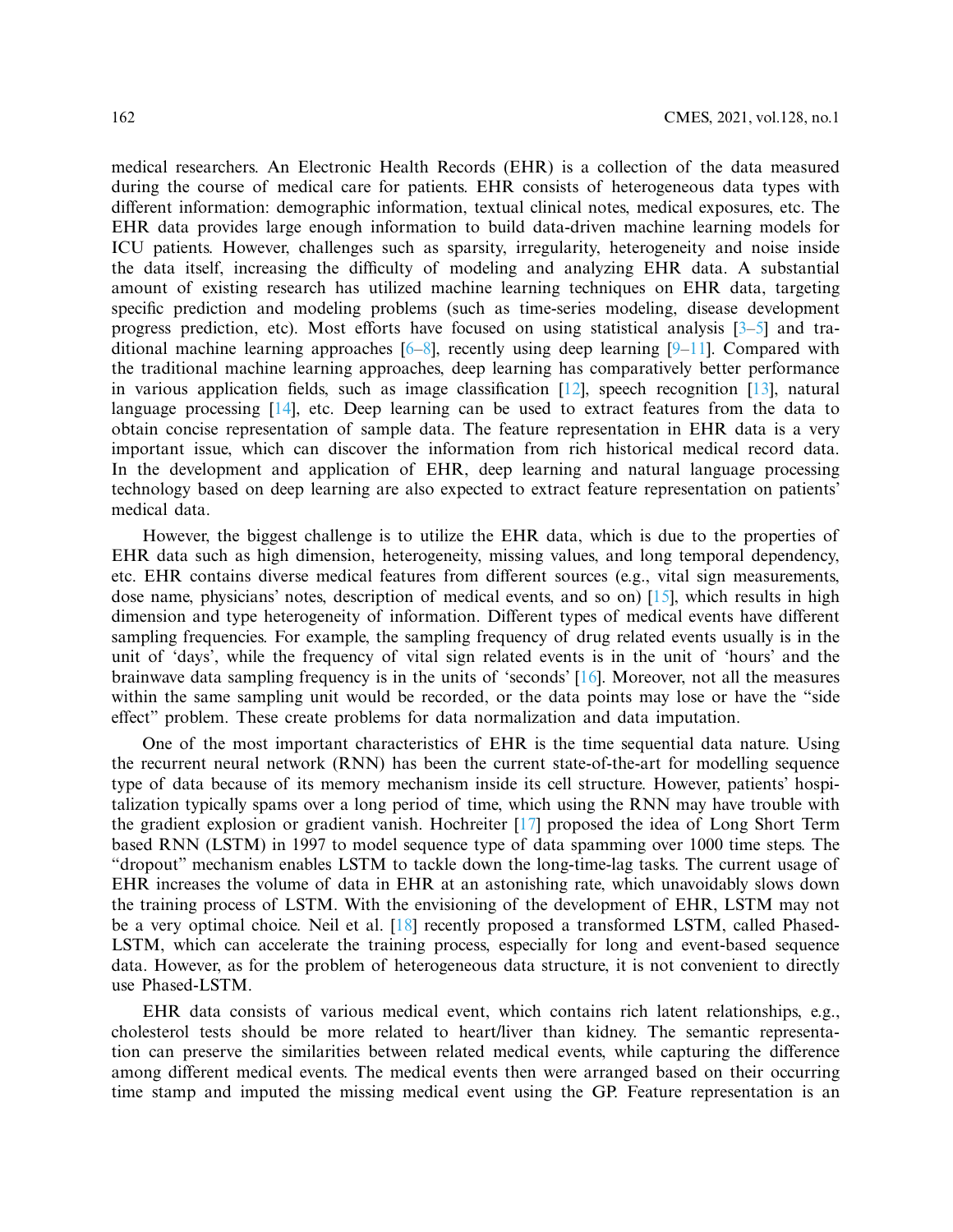important technique for textual clinical notes. As for medical textual information, topical modelling, medical name entities recognition, and sentiment analysis all have been used in research. Recently, some research has been focused on multivariate data imputation for solving the missing value problem [\[19\]](#page-19-9). We use natural language processing technology to build the embedding space for semantic relations among different medical events. Constructing a word embedding space is one of the approaches in which the whole note can be represented as a matrix. In our datapreprocessing component of the system, each missing medical event information will be imputed Gaussian Process and then to the deep learning models for morality prediction. In this paper, we propose to use Phased-LSTM for studying the effect of irregular heterogeneous event-based long sequence medical data on the patient's mortality prediction. During the experiment, we evaluate the performance of the Phased-LSTM with the original LSTM model. In addition, we use semantic representation for each medical event. The contributions of this paper are as follows:

- (1) We propose a feature representation learning framework for the problems of heterogeneous type of time-series data from multi-source irregular sampling in EHR. This framework is to build models based on natural language processing and Guassian Process to improve time-series data.
- (2) Through experiments of mortality risk prediction by MIMIC III clinical fluid-related medical events and diagnosis report, we demonstrate the effectiveness of the model framework that we proposed this data process methods and using proposed networks.
- (3) We compared several popular data imputation approaches for time-series missing values problem. We present that the Gaussian Process with squared exponential (SE) covariance kernel function has the best performance.

## **2 Related Work**

## *2.1 Medical Word Embedding Space*

Recent research has proposed various methods to generate textual health care data representation. One approach is to construct a latent space representation for patients. Using the latent space representation can preserve the patients' features and model the patients' condition. Caballero Barajas et al. [\[20\]](#page-19-10) proposed a method using Generalized Linear Dynamic Models to model patients using mortality probability as latent state. The latent state is changing over time. They show the model can detect increasing mortality probability before it happens. Krompass et al. [\[21\]](#page-19-11) used a personalized temporal multidimensional latent embedding space to describe the state of each patient. This latent space can preserve the features for each individual patient. Jonnagaddala et al. [\[22](#page-19-12)] used Latent Dirichlet Allocation (LDA) to generate topic distribution weights for each patient as features to identify patient's smoking status. In recent research, people use biomedical text mining to construct word2Vec models based on biomedical research articles [\[23\]](#page-19-13). The semantic meaning of medical vocabulary can be better preserved in the way of studying the similarities or relations between them.

Some other researches have used natural language processing techniques to train different word representations to construct potential spaces. There are various approaches developed recently to generate the word embedding such as word2Vec  $[24,25]$  $[24,25]$ , GloVe  $[26]$ , and fast-Text [\[27](#page-19-17)[,28\]](#page-19-18). Krishnan et al. [\[29](#page-20-0)[–31\]](#page-20-1) evaluated the above 3 approaches with different parameters to generate the word embedding space and the word embedding space was the features input for machine learning algorithm. They lastly compared the word embedding space feature representation with the 4 traditional scoring systems. In their results, the word embedding space feature inputs using Skipgram approaches and Random Forest classifier is able to outperform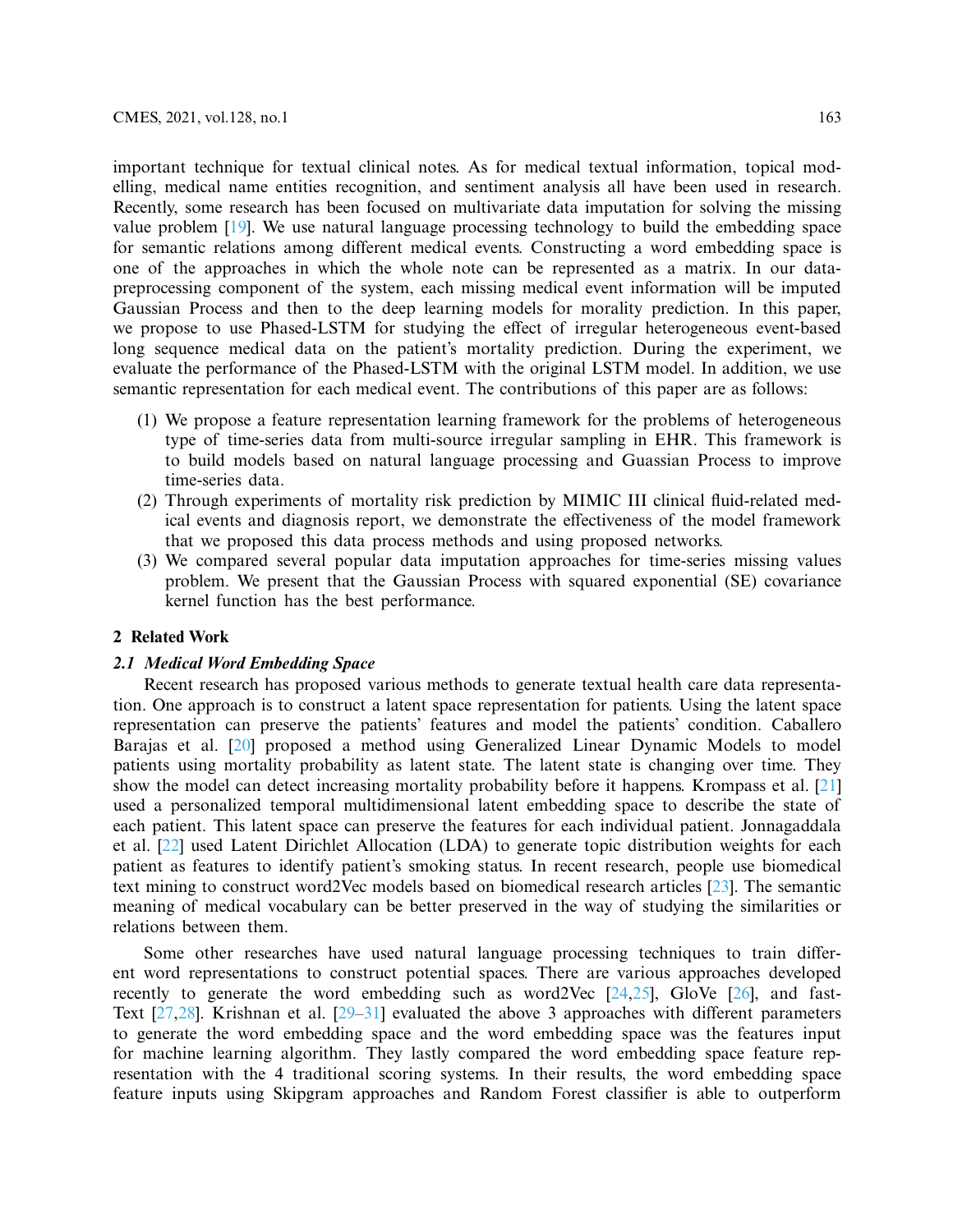SAPS-II, SOFA, APS-III and OASIS by 43–52%. Other NLP techniques such as topic modeling also have been used in recent patients' mortality prediction tasks. Chan et al. [\[32\]](#page-20-2) investigated the effectiveness of using topic modeling latent space for mining cancer clinical notes. They applied the topic modeling on patient clinical text and studied the correlation between the result of topic modeling and the available panel of mutation data. Their results indicate the successful identification of several genotype-phenotype relationships. Recent research in patients' mortality prediction has used the word embedding space on clinical notes. However, because the EHR contains a large number of unstructured medical text annotations, there may be a problem with sparse vector representation or the inability to represent the entire context.

In our work, we want to study the effects of a sequence of clinical medication events for patients. Those events can be homogeneous and heterogeneous. Using the word2Vec model can better preserve the similarities between homogeneous medication events and capture the difference between heterogeneous medication events.

#### *2.2 Data Imputation*

Clinical data has the challenges of irregular-sampling, high-dimensionality, sparsity, heterogeneous data types. Many methods have been proposed to address these challenges, such as Matrix Factorization [\[33\]](#page-20-3) for solving high-dimensional and sparsity data, kernel density estimation smoothing technique [\[34\]](#page-20-4), and non-uniform fast frontier transformation for irregular sampling problem [\[35](#page-20-5)], etc. Gaussian Process has been shown to be very effective in modeling time-series data. Chen et al. [\[36](#page-20-6)] used the Gaussian Process to forecast the wind-power based on time-series wind speed data. Their Gaussian Process model is able to predict the wind-power up to one day ahead.

Besides, the Gaussian Process is also used for handling the missing-value problem. The missing-value problem can be viewed as the prediction of the missing values over a set of continuous quantities. Thus, we can train Gaussian Process regression model over the observed values and output the predicted results for missing values. The common way of interpreting the Gaussian Process is a distribution over functions and inference occurs in the space of functions [\[37\]](#page-20-7). Therefore, the prediction of Gaussian Process regression model has the form of a full predictive distribution, and the missing values can be imputed with the maximum-likelihood values. The details of data imputation using Gaussian Process will be discussed in Section 3.2.

#### *2.3 Recurrent Neural Network*

Deep learning has been proven to be an effective approach to making predictions on patient outcomes, compared with other machine learning algorithms. A common feed-forward network fails to model the data with temporal time-dependency relationship because model requires to use the information from previous time into current calculation. Data with temporal time-dependency is also called sequence data. Recurrent Neural Network are commonly applied to sequence data. However, patient's data commonly has long-term dependency, which also represents the long sequence length. During the training, the back propagation of the RNN requires longer calculation. Sometimes, we cannot train a RNN based deep neural network model when the data has a long temporal dependency property. This is mainly because of the vanish gradient problem or gradient explosion problem discussed by Sepp Hochreiter [\[38\]](#page-20-8). The vanishing gradient problem is caused by exponentially updating the weights using vanishingly small gradients. This problem prevents the model from training and may occur when there is long-term dependency in the training data. The Long Short Term Memory based RNN (LSTM) proposed by Sepp Hochreiter adds a set of "gates" in the neuron structure [\[17\]](#page-19-7). This set of "gates" determines the drop out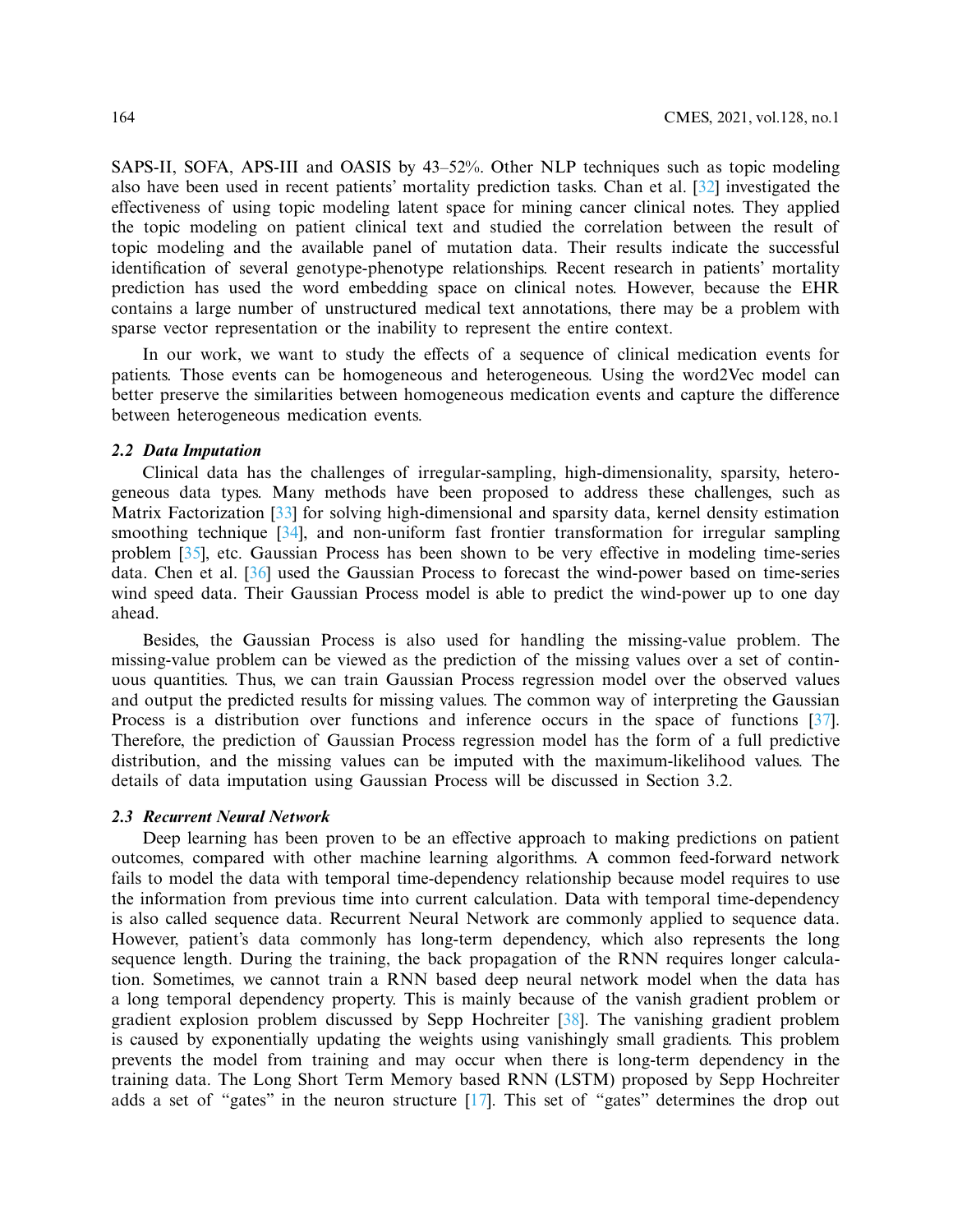and update information and the calculation of the neuron status does not involve any of the exponentially fast decaying factor.

The dramatically growing of the EHR scales the amount of data. The patients' data has even longer temporal time-dependency. The base structure of LSTM does not meet this trend. Recent research has been focusing on modifying the structure of the RNN/LSTM neuron. Kounik et al. [\[39](#page-20-9)] proposed a different RNN network called Clockwork RNN (CN-RNN). In CN-RNN, the hidden layer is partitioned into several modules. Each module has its prescribed clock, and each clock has its own fixed clock rate. This design of the CN-RNN utilizes the different clock rates so that the slower clock rate neuron connects with faster clock rate neurons and helps to contain the information from previous computation. The utilization of clocks with different clock rate allows the CN-RNN to work well in longer time-dependencies. Daniel Neil developed an improved LSTM neuron, called phased-LSTM, which adds a time gate to the LSTM to control the phase of the neuron, enabling the Phased-LSTM training error to be maintained in back propagation, thus achieving a very fast convergence rate, and accelerating the training process for long-term sequence clinical data [\[18](#page-19-8)]. The more details will be discussed later in this article.

#### **3 Model Design for Data**

#### *3.1 Medical Event Representation*

We extracted fluid-input-related event records from MIMIC III database [\[15\]](#page-19-5), and we extracted the following information from this table: (1) "itemid" is the identifier for a single measurement type, (2) "rate" lists the rate at which the drug or substance was administered to the patient, (3) "totalamount" lists the total amount of the fluid in the bag containing the solution, (4) "starttime" and "endtime" record the start and end time of an input/output event. This information will be used to build per-patient time-series event data.

Our framework pipeline is shown in [Fig. 1.](#page-4-0) The input data of the pipeline is the word vector representation of the drug/substance. Then, we will increase the vector dimension with the rest numeric value variables mentioned above. Each input vector can be represented as [< *event* >, *total amount, rate, body temperature, pulse rate, respiration rate, blood pressure]*, where < *event* > is the semantic word vector representation for this medication event and the rest variables inside the vector are the numerical measurement values. For *body temperature, pulse rate, respiration rate, blood pressure* vital variables, we use the mean value in that interval.



<span id="page-4-0"></span>**Figure 1:** Patient mortality risk assessment model pipeline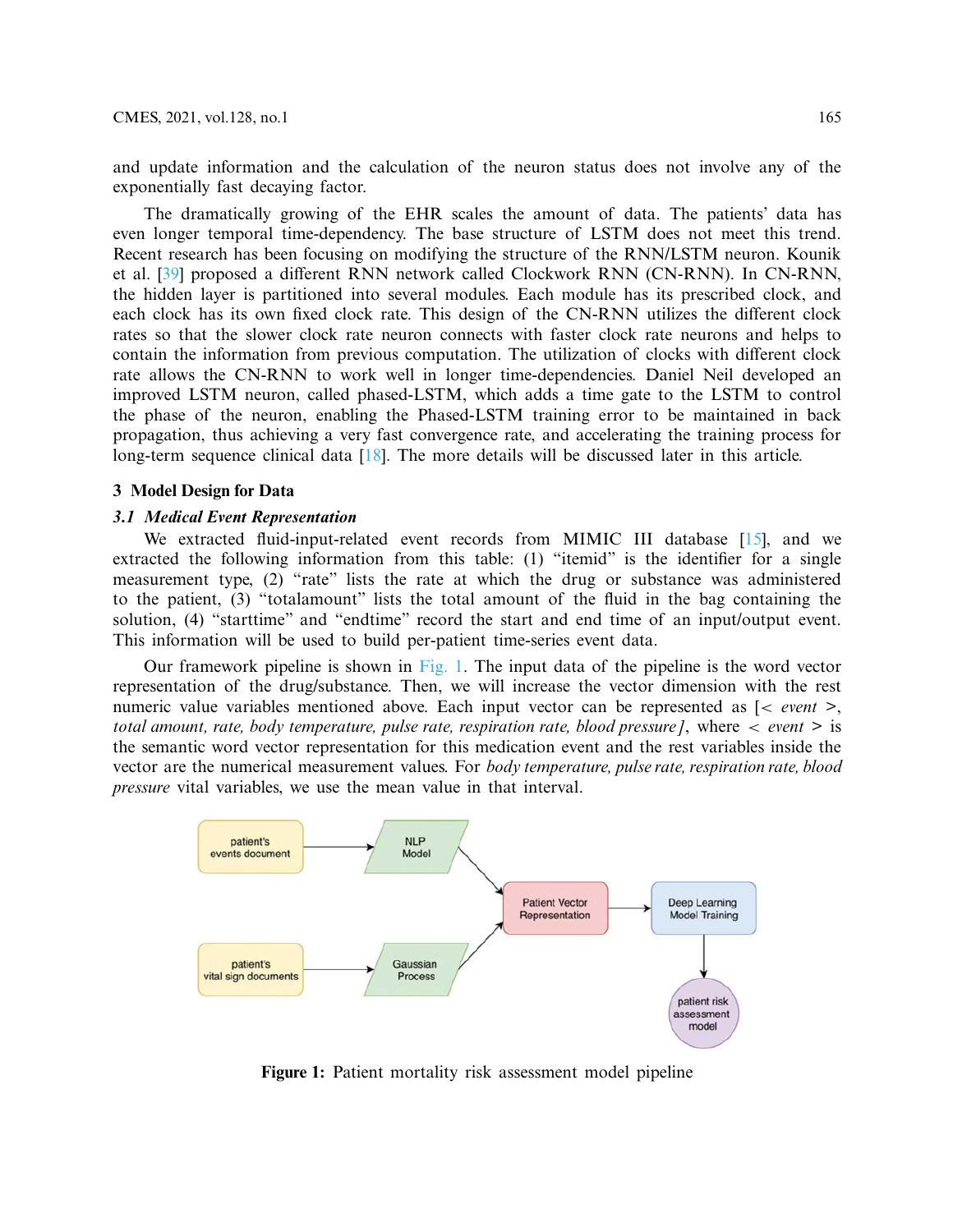The process of preparing medical event representation for each patient is illustrated in [Fig. 2.](#page-6-0) We represent each medication event using the context of patient's medical record under the assumption that the target medical event and its context medical events are related. This kind of relationship can be captured using the NLP word vector representation technique. The related medical events should theoretically be close to each other in the embedding space constructed by the NLP word vector model. For example, Anticardiolipin Antibody is a fluid medicine in Hematology. Based on its context medical events, it should be close to Heparin, which is also a fluid medicine in Hematology and both of them are related to the treatment of blood clots. If two fluid medicine that are not semantically related to the treatment, one of the reasons could be human errors. The semantic relation inside EHR could be used to reduce the possibility of medical accidents.

We used the word2Vec model to construct word vector representation. word2Vec is a deep neural network model that can implement the vector representation of the word [\[40\]](#page-20-10). In our design, illustrated in [Fig. 3.](#page-7-0) We consider each event as a "word", and all of these "words" construct the patient "document". Then, all patients build up the entire *corpus*. There are two algorithms to train the word2Vec model: Continuous-Bag of Words (CBOW) and skip-gram. CBOW uses the target word to predict the context words, while skip-gram uses the context words to predict the target words. Both of the algorithms can be used for constructing the word vector representation. Each medical event can be represented as a dense vector, which is one of the input features of our model.

The process of building our own word2Vec model is very similar to the normal NLP process. [Fig. 2](#page-6-0) demonstrates the whole process of constructing vector representation of patient's medical event and other numerical medical data in his/her EHR, and then concatenate together to be the input of the neural network.

Given a collection of medical events for patient *i* records  $E_i = \{E_{i_1}, E_{i_2}, E_{i_3}, \dots, E_{i_n}\}\,$ , where *n* is the number of time points when events occur, and a set of vital signs and other numerical medical records,  $R_i = \{R_{i_1}, R_{i_2}, R_{i_3}, \dots, R_{i_n}\}\$ , where *m* is the number of time points when vital signs are recorded. After the word2Vec model, each medical event  $e \in R^{1*b}$  and the for each  $E_{ij} \in R^{n*1*(k*b)}$ , where *k* is the time point that has the most medical events. Therefore the  $E_i$  has the dimension of  $E_i \in R^{n*1*(k*b)}$ . Similarity, the numerical medical records  $R_i$  has the dimension of  $R_i \in R^{n*1*(k*a)}$ , where *m* is the number of timestamps that have the records, *a* is the number of vital sign records. After the Gaussian Process, *Ei* and *Ri* will concatenate together to become the input tensor with dimension  $max(m, n) * 1 * (a + k * b)$  for the network. We first do the stemming by removing all the information except the fluid related infusion item name ordered by time sequence. Those item names reconstruct each patient's document and the entire *corpus*. Even though item names may consist of multiple English names, we still treat each item as a single word. Then, we build the dictionary, and our goal is to find the word vector. We trained our own word2Vec model based on this *corpus* using the CBOW algorithm. Then, an event  $e_i$  can be represented as a word vector  $\vec{e}_i$ . Word vector events representation can distinguish different types of events. However, the difference between the same type of events cannot be captured. For the same type event that gives patients, the total dose amount, the infusion rate of the dose and the vital sign measurements account for the similarities of the events. Therefore, each event is represented as  $e_i = \langle \vec{e}_i, \text{total amount}, \text{rate} \rangle$ *body temperature, pulse rate, respiration rate, blood pressure >*, where the total amount, rate, and all the representative vital signs take into consideration of representing a medical event.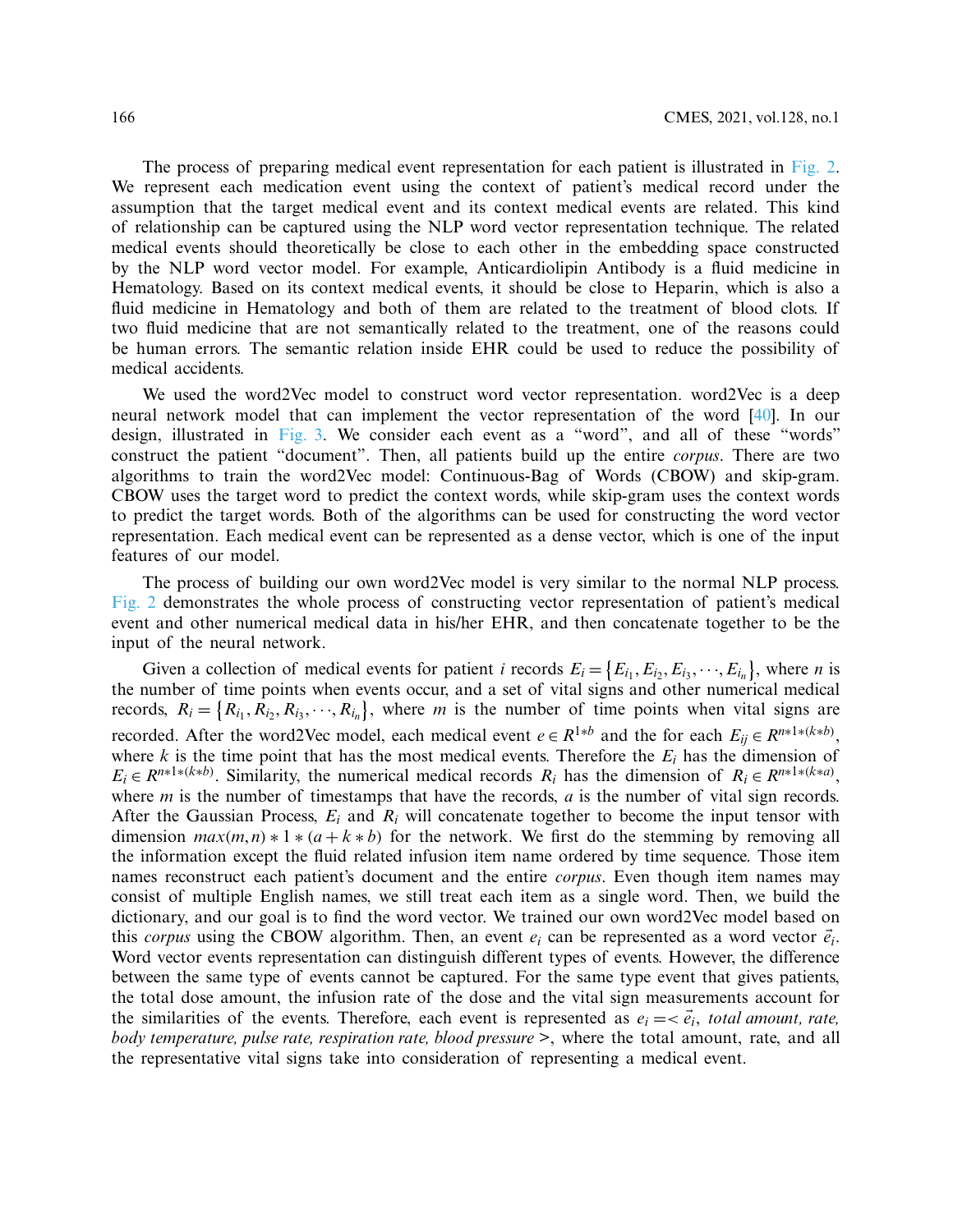

<span id="page-6-0"></span>**Figure 2:** The word2Vec model transformed patient's clinical notes into vector representation

The Gaussian process imputes the missing values until all the values are uniformly distributed over time. Then, two vectors concatenate together as the input to the neural network. The dimension of the word vector may be too high and also increases the number of parameters in our model. The large number of parameters in the model could lead to problems like over-fitting, long training time, etc. We decided to apply the dimensional reduction technique on the word vector. We currently use the Principle Component Analysis (PCA) to reduce the dimension so that the length of event vector representation will be optimal for model input, while the similarities and dissimilarities of the event vector can still be preserved.

## *3.2 Gaussian Process Regression for Missing Values*

The hallmarks of EHR data are the missing values, high dimensionality, irregular sampling and heterogeneous data types. These problems can greatly influence the performance of the prediction model. [Fig. 3](#page-7-0) illustrates the missing value and irregular sampling problems in a patient's record. Some values are missing for some medical records and medical records may not be regularly distributed at patient's timeline. One of the major problems in the medical data time series is the missing values of data caused by sparse data and irregular sampling. Gaussian process (GP) has been widely used for data imputation process  $[41-43]$  $[41-43]$  for time series data. It utilizes the "kernel trick", Kernel function measures the similarities between observed samples, then imputes the missing value with the maximum likelihood.

This major problem in the time series of medical data is caused by sparse data and unbalanced sampling, which brings certain limitations to the application of model on mortality risk assessment task. Gaussian Process Regression is a machine learning method developed based on Bayesian theory and statistical learning theory. Its advantage is that the high predictive accuracy of data imputation can be achieved by a small number of hyper parameters.

EHR data is a time-series data that commonly has the missing-value and irregular sampling problem over time. We select Gaussian Process to pre-process the EHR data of each patient. Given a training set {*X, Y*}, Gaussian Process is able to predict a probability distribution of *Y\** over given *X\**. Thus, it can be used to do imputation for the "missed data".

In Probability and Gaussian theory, the Gaussian process is a random process on the observations is a continuous variable. Here, we can assume that all the features about the patients'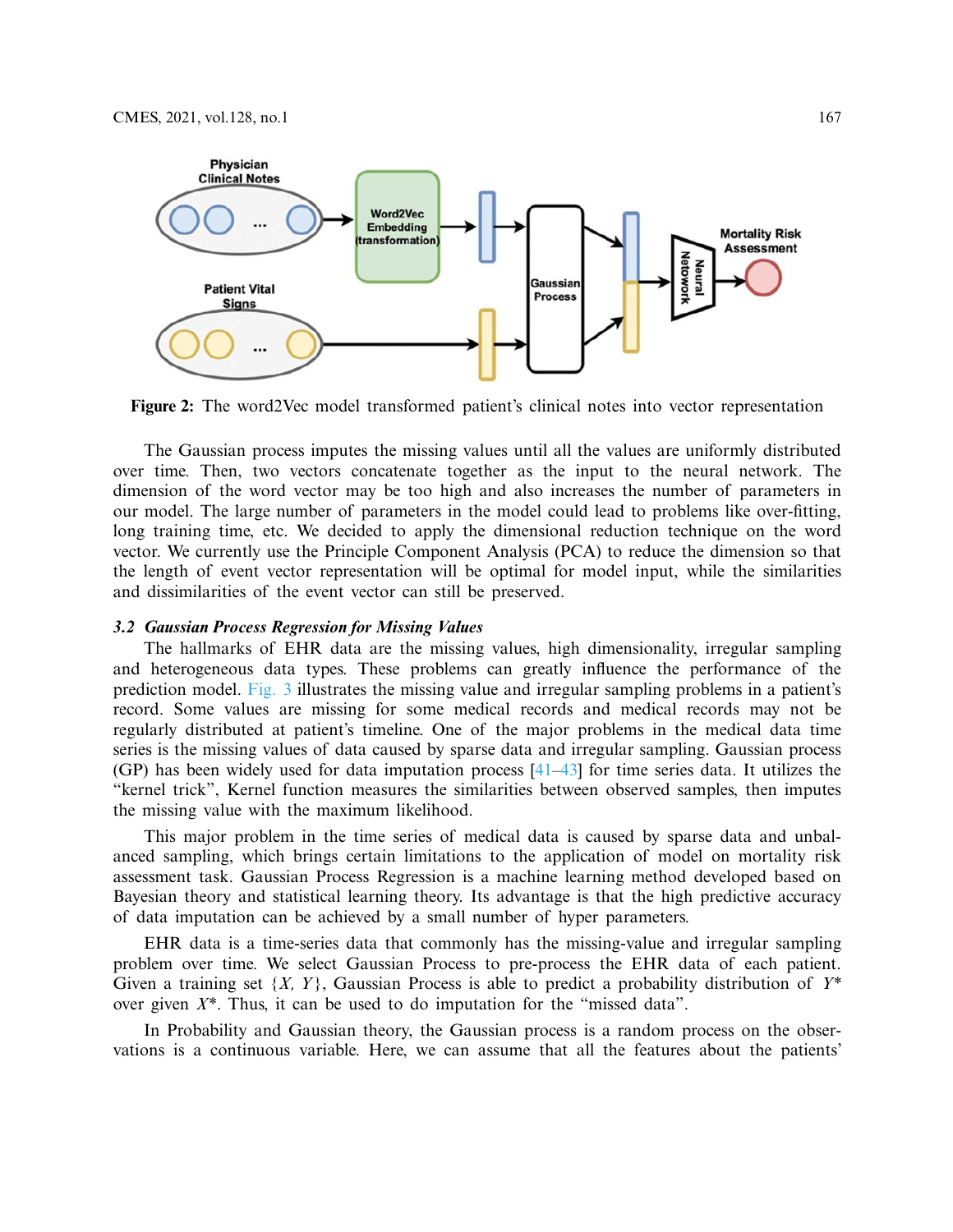medical records can be continuous and time-based random variable. The most important part of the Gaussian Process can be defined as its mean and kernel function.

$$
\begin{cases} m(x) = E[f(x)] \\ k(x, x') = E[(f(x) - m(x))(f(x') - m(x'))] \end{cases}
$$
 (1)

**Figure 3:** An illustration of the problem: missing value, irregular sampling, and heterogeneous data types



$$
f(x) \sim GP(m(x), k(x, x')) \tag{2}
$$

As for data set *x, y* consists of n observations, its predicted value can be satisfied by the following model:

$$
y = f(x) + \varepsilon \tag{3}
$$

The *x* is an input vector with the d dimension, *y* is the output vector.  $\varepsilon$  is the noise we added to the model by following the normal distribution,  $\varepsilon \sim N(0, \sigma_n^2)$ , its standard deviation is  $\sigma_n^2$ . The output of  $\nu$  satisfies the distribution as illustrated below:

$$
y \sim N(m(x), k(x, x) + \sigma_n^2 I_n)
$$
\n<sup>(4)</sup>

Here,  $I_n$  is the identity matrix. When we usually preprocess the data and make it the mean function be 0. Based on the definition of Gaussian Process, the joint distribution of any finite random variables can also satisfy the Gaussian distribution.

Let  $x = \{x_1, x_2, x_3, \ldots, x_n\}$  be the collection of patient's event occurring time-stamp sequence from the patient record with *n* number of events, in particularly, we can denoted it as  $\{f(x_i):$  $x_i \in x$ , which is the corresponding observed measurement value *y*, The predicted imputation value

<span id="page-7-1"></span><span id="page-7-0"></span>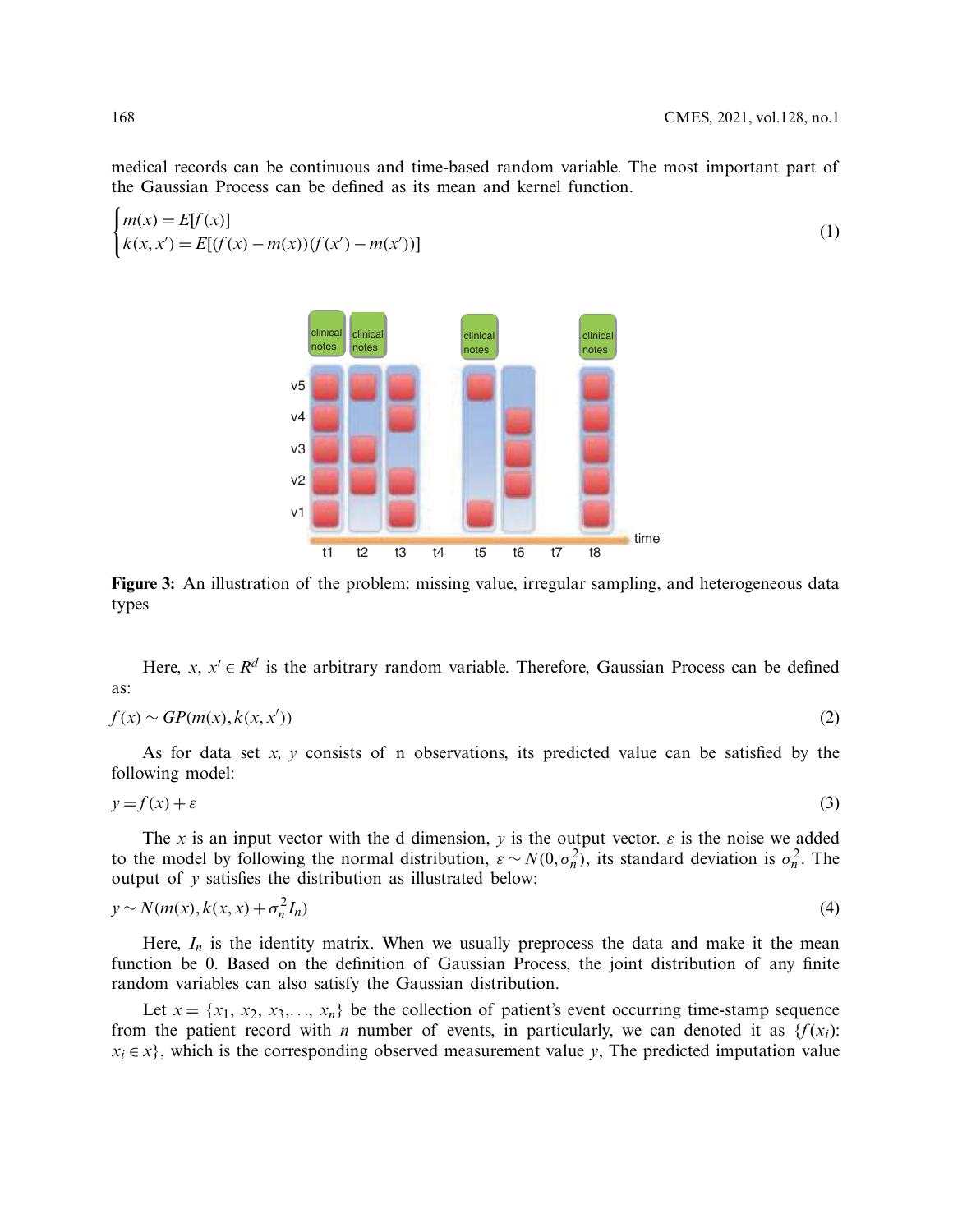$f_*$  and kernel function  $k(\cdot, \cdot)$ . Then, the distribution of the set *x* is denoted as:

$$
\begin{bmatrix} y \\ f_* \end{bmatrix} \sim N \left( 0, \begin{bmatrix} k(x, x) + \sigma_n^2 I_n & k(x, x_*) \\ k(x_*, x) & k(x_*, x_*) \end{bmatrix} \right) \tag{5}
$$

The  $k(x,x)$  is the covariance matrix with the dimension of n by n, matrix element  $k_{i,j} =$  $k(x_i, x_j)$ ,  $k(x, x_*) = k(x_*, x)^T$  is the covariance matrix between the predicted imputation  $x_*$  and the training input vector *x* that has the dimensionality of n by 1.  $k(x_*, x_*)$  is the covariance of the predicted imputation  $x_*$ . Hence, the posterior probability distribution  $f_*$  and variance  $\sigma(x_*)$  can be calculated as follows:

<span id="page-8-1"></span>
$$
f_*|_{x,y,x_*} \sim N(\overline{f_*}, \sigma(x_*))
$$
\n<sup>(6)</sup>

$$
\overline{f_*} = k(x_*, x)[k(x, x) + \sigma_n^2 I_n]^{-1} y \tag{7}
$$

<span id="page-8-0"></span>
$$
\sigma(x_*) = k(x_*, x_*) - k(x_*, x)[k(x, x) + \sigma_n^2]^{-1}k(x, x_*)
$$
\n(8)

where, the mean vector *f*<sup>∗</sup> is the output of the Gaussian Process Regression model, so, the output value of the imputation point is:

$$
f_* = m(x) + \overline{f_*} \tag{9}
$$

For the choice of the kernel function  $k(x_i, x_j)$ , we select squared exponential (SE) covariance kernel function, which is defined as formula  $(8)$ . The purpose of kernel function is to transform to a valid co-variance matrix corresponding to some multivariate Gaussian distribution while preserving the similarities between two observations. For a kernel transformation, the kernel function must satisfy the Mercer's condition (illustrated in definition 1). In Mercer's condition, the function needs to be square-integratable (illustrate in definition 2) Therefore, the squared exponential kernel is the commonly used kernel function, which is defined in [Eq. \(1\),](#page-7-1) where parameter  $\sigma_f^2$  denotes the amplitude (y-scaling) and  $\tau$  determines the smoothness of the Gaussian process prior with  $k_{SE}(\cdot,\cdot)$ .

Definition 1. Definition A real-valued kernel function  $K(x, y)$  satisfies Mercer's condition if  $\iint k(x, y)g(x)g(y)dxdy \ge 0$  for all square-integrable functions g(·).

Definition 2. Definition A function *g*(*x*) is square-integrable if  $\int_{-\infty}^{+\infty} |g(x)|^2 dx < \infty$ 

$$
k_{SE}(x_i, x_j) = \sigma_f^2 * exp\left(-\frac{1}{2\tau^2} ||x_i - x_j||^2\right)
$$
 (10)

The squared exponential covariance function has only two hyper parameters, namely signal variance  $\sigma_f^2$  and length-scale  $\tau$ . We used the maximum likelihood approach to find the appropriate initials value of them, and then apply the Newton method optimization approach during the model training, in order to find the best optimal values. First, we build the negative logarithm likelihood function  $L(\theta)$ .

$$
L(\theta) = \frac{1}{2}y^T k^{-1} y + \frac{1}{2} \log |k| + \frac{n}{2} \log(2\pi)
$$
\n(11)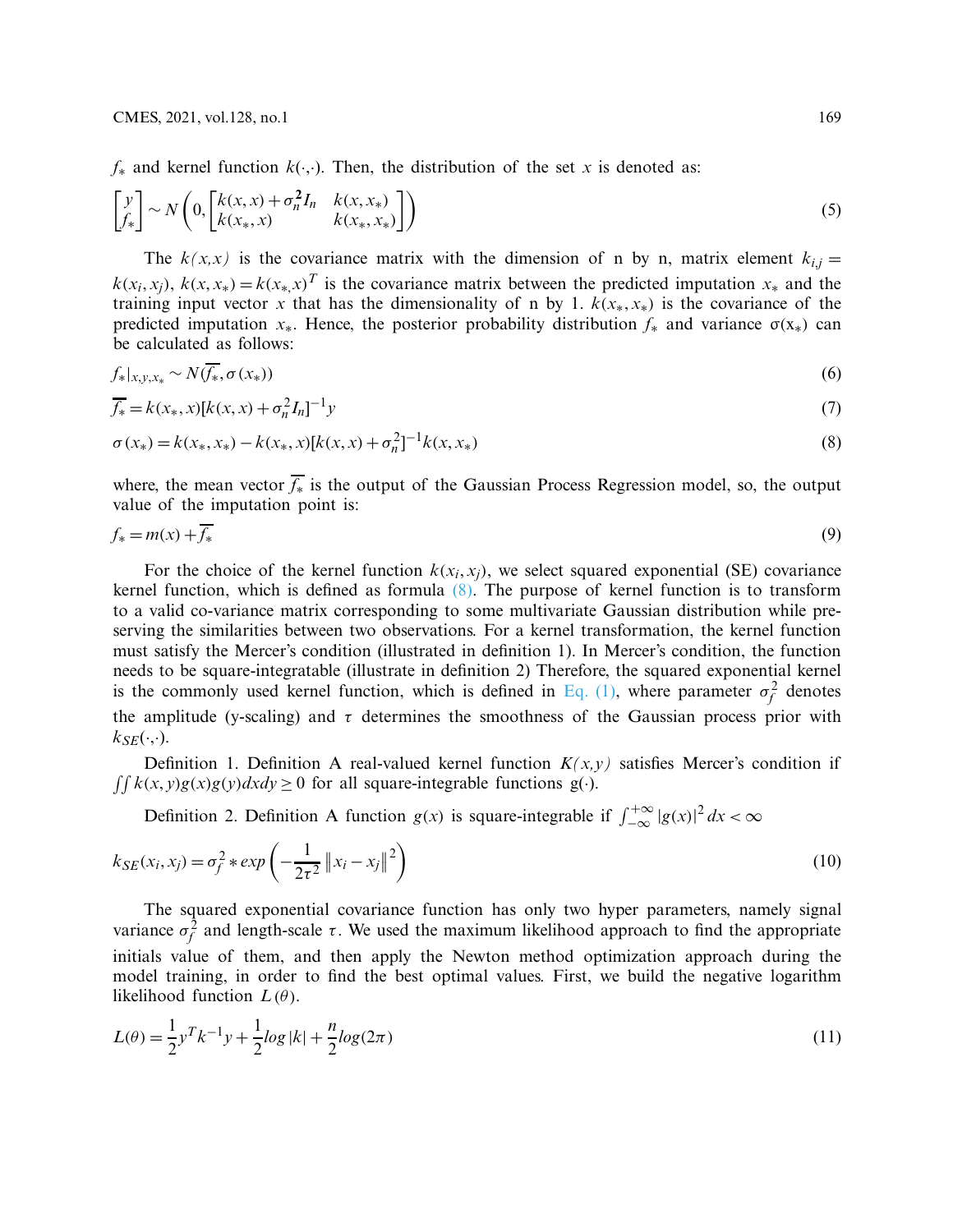The find the derivative with respective to the  $\theta_i$ 

$$
\frac{\partial L(\theta)}{\partial \theta_i} = \frac{1}{2} tr(\alpha^T \alpha - k^{-1}) \frac{\partial k}{\partial \theta_i} \tag{12}
$$

where,  $k = k_f + \sigma_n^2 I_n$ ,  $\alpha = k^{-1} y$ . Once we find the best optimal parameters on the training dataset, we use the formulas [\(7\)](#page-8-1) and [\(8\)](#page-8-0) to obtain the corresponding prediction value *f*<sup>∗</sup> and standard deviation  $\sigma_{f_*}^2$  for imputed value *x*.

Then, suppose we want to impute the missing value  $f(x_k)$ , we need to calculate the new covariance matrix using the kernel function. We need to calculate the new vectors  $k*_{SE}(x_k, \cdot)$  and  $k^*$ <sub>*SE*</sub>( $x_k$ ,  $x_k$ ), where are

$$
k_{SE}^*(x_k, \cdot) = \begin{bmatrix} k_{SE}(x_k, x_1) \\ k_{SE}(x_k, x_2) \\ \vdots \\ k_{SE}(x_k, x_j) \end{bmatrix}
$$
 (13)

And  $k_{SE}^{**}(x_k, x_k) = [k_{SE}(x_k, x_k)]$ 

Then, the new co-variance matrix can be  $k(\cdot, \cdot) = k_{SE}^*(x_k, \cdot) \cdot k_{SE}^*(x_k, \cdot) + k_{SE}^{**}(x_k, x_k)$ . The imputed value can be the value calculated using the new co-variance matrix with maximum likelihood.

For each patient, the vector representation of the medical event has the missing-value problem on "*rate"*, "*total amount"*, and all the vital sign measurements. The "*rate"*, "*total amount"* are discrete variables associated with their medical events. For each medical event, we can simply use the above Gaussian Process to compute the max-likelihood values of "*rate"*, "*total amount"* for missing-value imputation. However, for the vital sign measurements, each medical event vector uses their mean values during the interval with the assumption that they must be uniformly distributed during the interval. In fact, all the vital measurements are irregularly sampled or even missing during the interval. We normalized the time stamps where this vital measurement was recorded and assumed the Using the Gaussian Process, we can impute the missing values for all vital sign measurements to make them regularly sampled and calculate the mean, illustrated in [Figs. 4](#page-10-0) and [5.](#page-10-1)

Data imputation is vital to the performance of our pipeline. For example, the missing value of the "*rate"* and "*total amount"* at time point  $X_i$  is likely to be affected/similar by  $X_i$  if these two time points are close to each other. However, a potential shortcoming of such method is that the computation workload could be heavy, especially when we want to build the model using more features. If one of the input feature dimension suffers irregularly-sampling or missing value problem, we need to build a new Gaussian Process Regressor. Finally, each patient will be represented as a fixed-length sequence of medical events with imputed data. Such sequence will be the input of our model.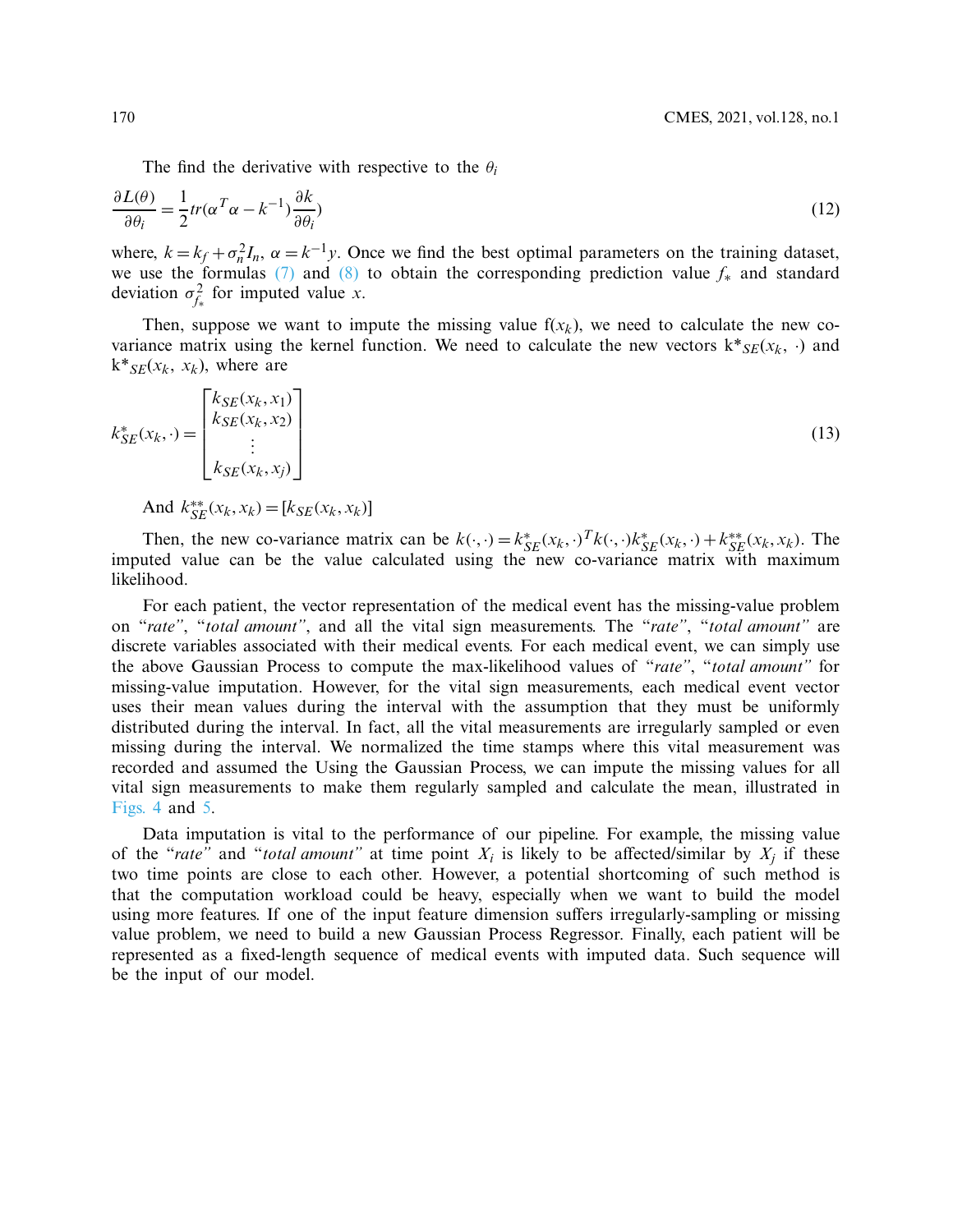

<span id="page-10-0"></span>**Figure 4:** Gaussian process effect visualization on rate



<span id="page-10-1"></span>**Figure 5:** Gaussian process effect visualization on pulse rate

#### **4 Recurrent Neural Network Model**

## *4.1 LSTM (Long Short Term Memory Recurrent Neural Network)*

RNN based neural network is currently the state-of-the-art modeling method for sequential data. However, patients' treatment process usually spams over a long period of time, and there is "vanishing gradient" problem. A variation of recurrent neural network, so called Long Short-Term Memory Unit (LSTM) has the better performance than RNN. The architecture of the LSTM can be viewed as a gated cell. The cell decides which information will be remembered or forgotten through gate opening and closing. By maintaining this gate switch, it allows LSTM to continue to learn over a long-time interval. There are three gate functions in LSTM neurons, namely input gate, output gate and forget gate.

$$
i_t = \sigma_i (W_{xi} x_t + W_{hi} h_{t-1} + w_{ci} c_{t-1} + b_i)
$$
\n(14)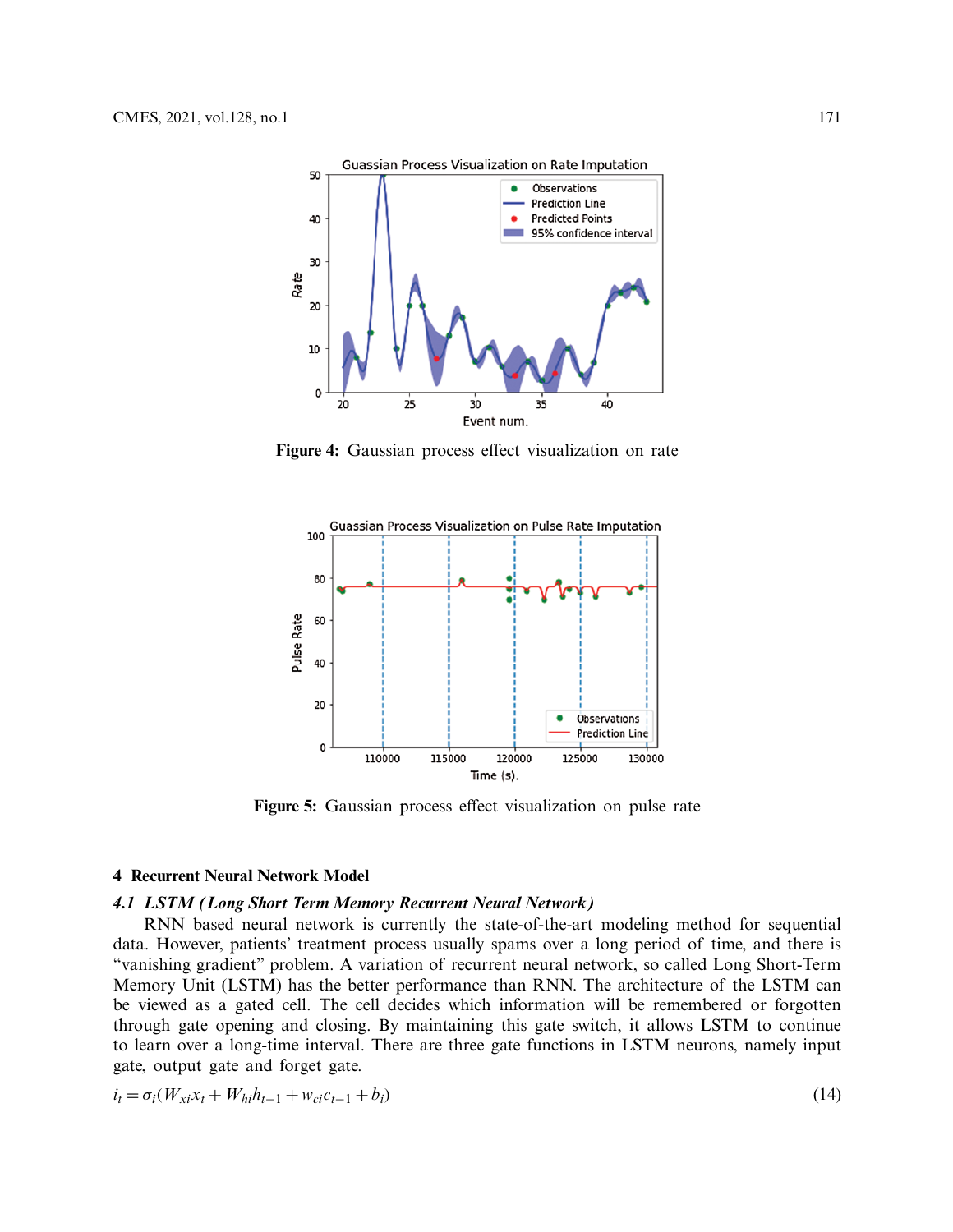$$
f_t = \sigma_f(W_{xf}x_t + W_{hf}h_{t-1} + w_{cf}c_{t-1} + b_f)
$$
\n(15)

$$
c_t = f_t c_{t-1} + i_t \tanh(W_{xc} x_t + W_{hc} h_{t-1} + b_c)
$$
\n(16)

$$
\sigma_t = \sigma_o(W_{xo}x_t + W_{ho}h_{t-1} + w_{co}c_{t-1} + b_o)
$$
\n(17)

$$
h_t = \sigma_t \tanh(c_t) \tag{18}
$$

where,  $i_t$ ,  $f_t$ ,  $o_t$  respectively represents the input gate, output gate and forget gate function at time t.  $c_t$  is the activation vector,  $x_t$  and  $h_t$  are the input vector at time t and the hidden layer output vector at time t.  $\sigma_i$ ,  $\sigma_f$ ,  $\sigma_h$  are sigmoidal nonlinearities and  $\sigma_c$  and  $\sigma_h$  are tanh nonlinearities.  $W_{xi}, W_{hi}, W_{xf}, W_{hf}, W_{xc}, W_{hc}, W_{xo}, W_{ho}$  are the matrix parameters of the neural network.  $w_{ci}$ ,  $w_{cf}$ ,  $w_{co}$ ,  $b_o$ ,  $b_i$ ,  $b_f$ ,  $b_c$  are the vector parameters of the neural network. Among them,  $W_{xi}$ ,  $W_{hi}$ ,  $W_{xf}$ ,  $W_{hf}$ ,  $W_{xo}$ ,  $W_{ho}$  are the weight parameters for different gates, with bias  $b_o$ ,  $b_i$ ,  $b_f$  is element-wise (Hadamard) product. Since the LSTM decides to drop up some information at each time stamp, it is able to store the information from longer time stamp, when comparing with base-RNN.

#### *4.2 Phased-LSTM*

The increasing long term-dependency drives the researches focusing on improving the architecture of the LSTM cell. Based on the classic LSTM, in this paper, a time gate (phase gate) is designed for each hidden layer neuron. namely phased-LSTM. Of course, the structure of the neuron can be further improved, for example, add the filter gate, to improve the performance of the model. So, other than using regular LSTM, we also use phased LSTM [\[18](#page-19-8)] on modelling the outcome of patients' treatment. The major difference between regular LSTM and phased LSTM is that phased LSTM can process irregularly sampled data that is caused by events in continuous time. Considering the data in EHR may trigger by irregular events, phased LSTM may have better performance on modeling our problem. [Fig. 6](#page-11-0) shows the architecture of Phased-LSTM cell.



<span id="page-11-0"></span>**Figure 6:** The architecture of Phased-LSTM cell

It adds a new time gate  $k_t$ . The updates to neuron  $c_t$  and  $h_t$  can only be done when the gate is opened. In this way, the input can be periodically sampled to solve the problem of too long input sequence. The open and close of the gate is controlled by independent rhythm represented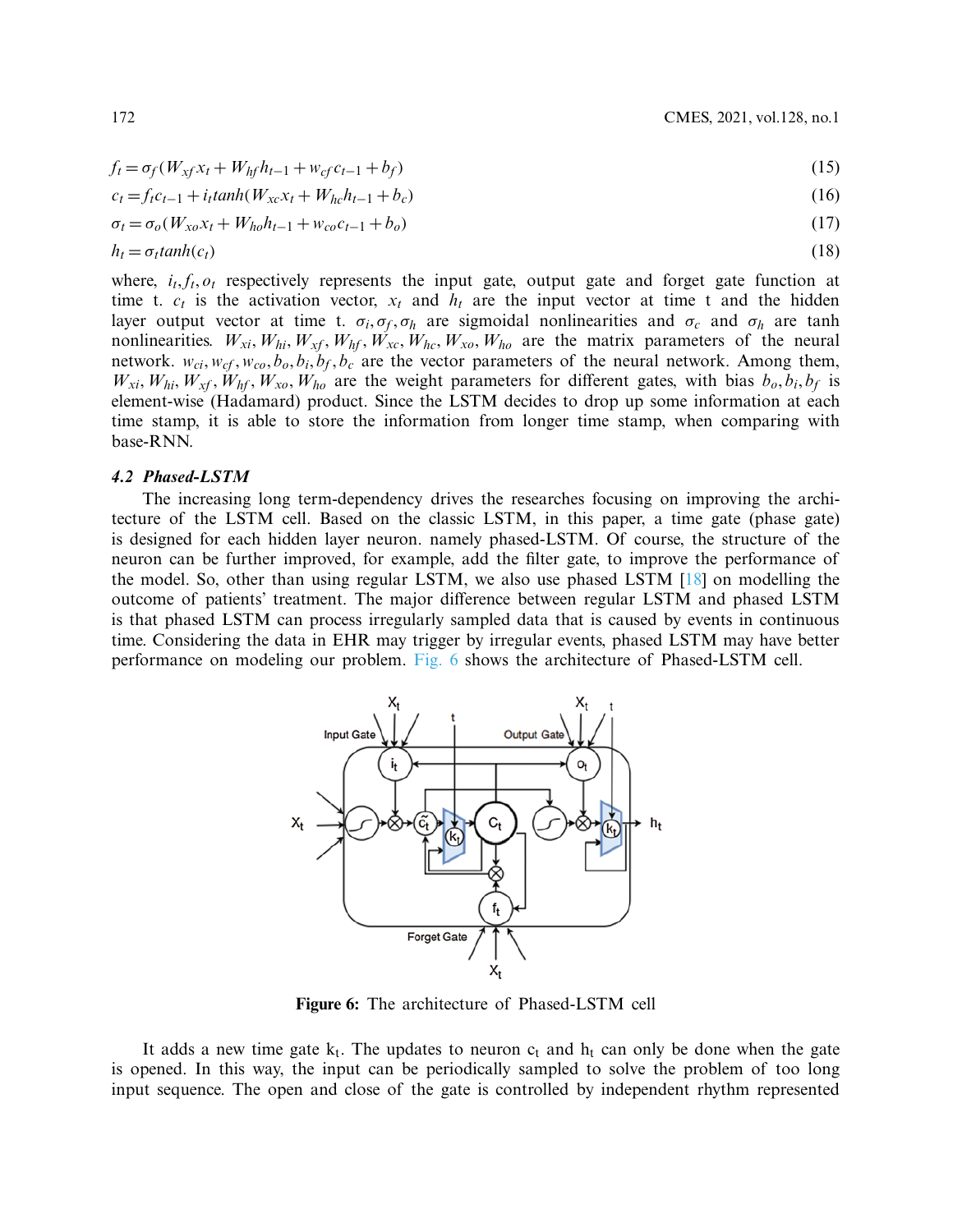by three parameters.  $\tau$  is controlling the time period of one open and close cycle.  $r_{on}$  control the open phase duration ratio to the entire period. *s* controls the cycle shifts to each cell. All of these parameters are learned in the training processes. The follows are the formulas:

$$
\varphi = \frac{(t-s)mod\tau}{\tau}
$$
\n
$$
k_t = \begin{cases}\n\frac{2\varphi_t}{r_{on}}, & \text{if } \varphi_t < \frac{1}{2}r_{on} \\
2 - \frac{2\varphi_t}{r_{on}}, & \text{if } \frac{1}{2}r_{on} < \varphi_t < r_{on} \\
\alpha\varphi_t, & \text{otherwise}\n\end{cases}
$$
\n(20)

 $\varphi_t$  indicates the different phases. The opening of the gate has two phases: the opening ratio is increasing from 0 to 1 on the 1st half of opening and decreases from 1 to 0 on the second half of the opening. When the gate is closed, there is a leaking rate  $\alpha$  that can let important information go through even when the gate is closed, otherwise, there would be no information retained in the hidden layer.

This time gate allows the Phased-LSTM to solve the irregular sampling problem and also accelerate the training phrase. For example, the opening ratio can be large (close to 1) when the number of medication events inside the current interval is high; otherwise, and the opening ratio will adjust to a small value (close to 0). The number of medication events inside a time interval determines the value of the opening ratio and how much information will be updated to the output layer and hidden layer of Phased-LSTM cell.

The calculation of  $c_j$  and  $h_j$  are performed based on [Eqs. \(21\)–](#page-12-0)[\(24\),](#page-12-1) and the previous  $c_t$  and *h<sub>t</sub>* will be denoted as  $c^*$ <sub>*t*</sub> and  $h^*$ <sub>*t*</sub>.

<span id="page-12-0"></span>
$$
c_t^* = f_t c_{t-1} + i_t \tanh(W_{xc} x_t + W_{hc} h_{t-1} + b_c)
$$
\n(21)

$$
c_t = k_t c_t^* + (1 - k_t) * c_{t-1}
$$
\n(22)

$$
h_t^* = o_t \tanh(c_t^*)
$$
\n<sup>(23)</sup>

<span id="page-12-1"></span>
$$
h_t = k_t h_t^* + (1 - k_t) * h_{t-1}
$$
\n(24)

Then, we defined the softmax layer that maps the outputs generated by the LSTM and Phased-LSTM cell into the probability representation using [Eq. \(25\),](#page-12-2) where  $f(C_{ti})$  denotes as the probability of class *i*.

<span id="page-12-2"></span>
$$
f(C_{ti}) = \frac{exp^{C_{ti}}}{\sum_{j}^{|C_t|} exp^{C_{tj}}}
$$
\n(25)

#### **5 Experiment and Result**

#### *5.1 Date Sets*

The experiments in this paper were carried out on death risk prediction data sets and clinical infusion drug event risk prediction data sets, which were generated from MIMIC III. We randomly split the whole data set into 2/3 training set and 1/3 test set. The MIMIC III database has a total of 46,520 (large number amount of patients' hospitalization records) patients with fluid-related input records and vital sign records [\[15\]](#page-19-5).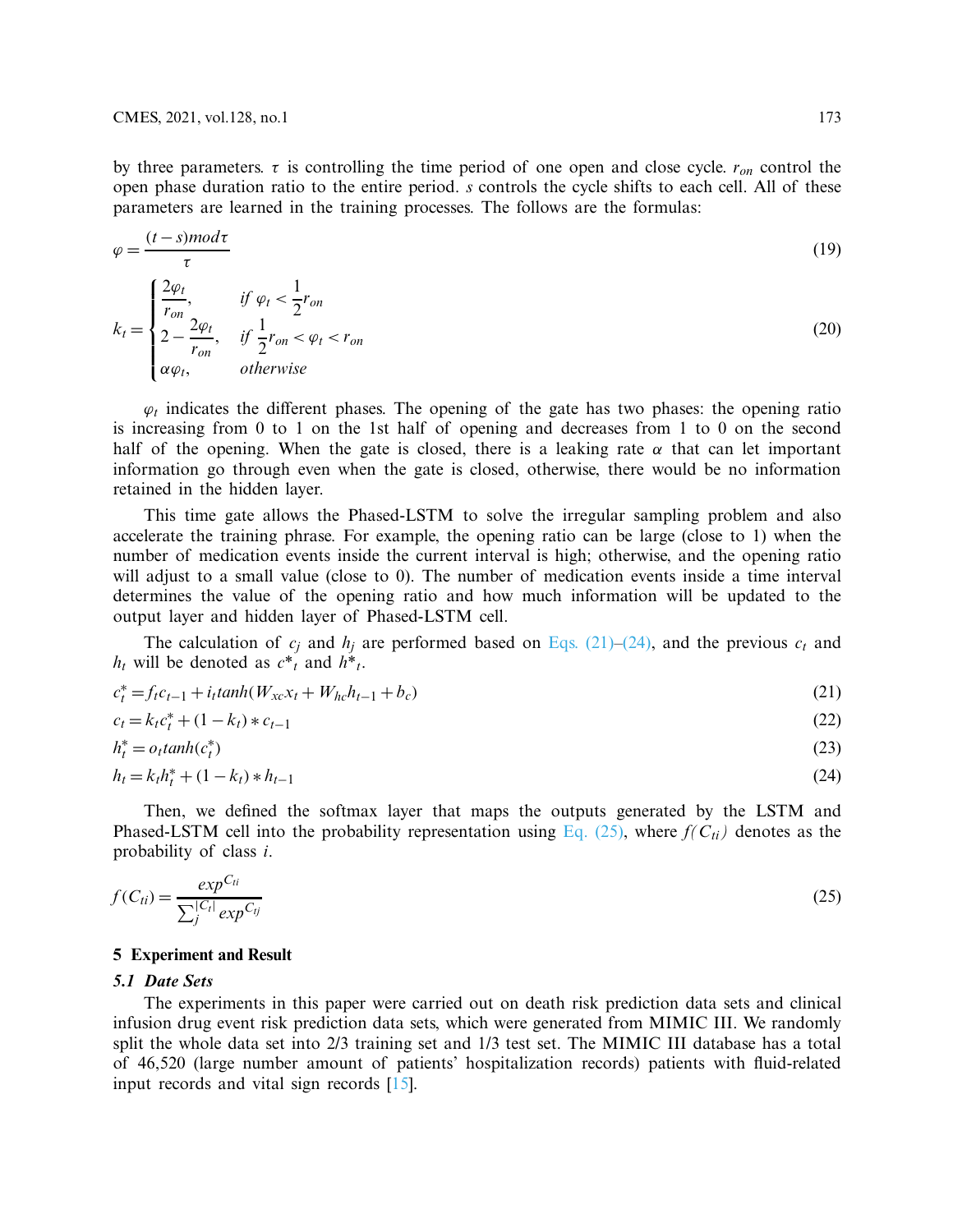For fluid-related input records, we extracted the following information: (1) "*itemid"* is the identifier for a fluid related drug or substance. (2) "*rate"* lists the rate at which the drug or substance was administrated to the patient. (3) "*total amount"* lists the total amount of the fluid in the bag containing the solution. (4) *"start time"* and *"end time"* record the start and end time of an input/output event. This information will be used to build per-patient time-series event data.

For vital sign records, we extracted the most representative measurements as following: (1) body temperature: abnormal body temperature may be due to fever or hypothermia, or any adverse drug effect. (2) pulse rate: the pulse rate can be included as heart rhythm and the strength of the pulse. (3) respiration rate: fever, illness, or other medical conditions may cause the abnormal respiration rate. (4) blood pressure: the blood pressure can be categorized into 4 stages: normal, elevated, Stage 1 and Stage 2, which reflect the condition of the heart. All of the above measurements, the "*rate"*, and "*total amount"* are continuous numerical values and suffer the missing values and irregular sampling.

#### *5.2 Experimental Results and Analysis*

#### *5.2.1 Model Architecture*

We built the same architecture of LSTM and Phased-LSTM model [\(Figs. 7](#page-13-0) and [8\)](#page-14-0): 106 feature inputs, 309 hidden units with 2 layers. The number of layers and features we selected are based on the experience and the dataset. At the output of the network, we add a softmax layer that is used for the classification task. Phased-LSTM deep neural network requires another dimension of input feature: time. We arranged the medical events in the order of their occurring time and trained LSTM based model and phased-LSTM model. We implemented the LSTM model and Phased-LSTM using Theano.



<span id="page-13-0"></span>**Figure 7:** The architecture design of LSTM based model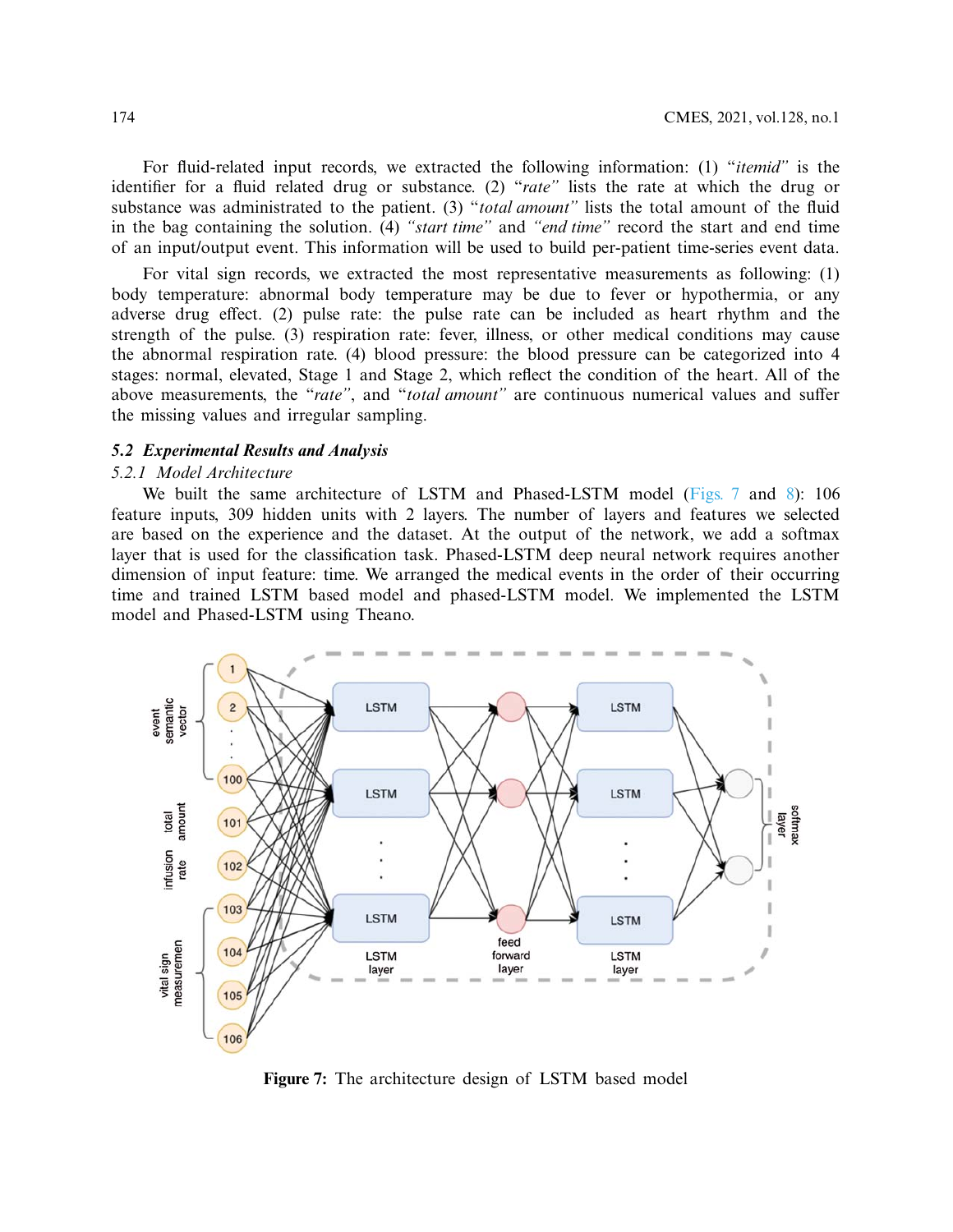

<span id="page-14-0"></span>**Figure 8:** The architecture design of Phased-LSTM based model

The choice of optimization and loss function are determined by the task of our models and the dataset itself. We compared several loss functions and optimizers. The Cross-Entropy loss and Adaptive Momentum Optimization (Adam) optimizer gave the model the best output.

The output of the model is two probabilities: [*Prob(survival), 1-Prob(survival)/prob(dead)*], denoted as  $[p(v_1), p(v_2)]$ . If  $p(v_1) > p(v_2)$ , then we classify the patient as survival (1), otherwise, we classify the patient as dead (0). We turned this mortality prediction as a binary problem. We used the binary cross entropy (BEC) as the loss measurement of the model.

[Eq. \(26\)](#page-14-1) is the mathematical expression of the binary cross entropy measurement of our model at each data sample, where N is the number of samples. The model uses the loss during the learning phase to gradually adjust the model until there is no improvement or very small improvement.

<span id="page-14-1"></span>
$$
Loss = -\frac{1}{N} \sum_{i=1}^{N} y_i * log\hat{y}_i + (1 - y_i) * log(1 - \hat{y}_i)
$$
\n(26)

[Figs. 9](#page-15-0) and [10](#page-15-1) shows the loss of the LSTM and Phased-LSTM at each epoch. The epoch defines the training phase of LTSM and Phased-LSTM. The loss of the model is calculated by the MSE mathematical function and it indicates the model's earning outcomes. Both of the models aim to minimize the loss value during the training. At the initial, the loss of LSTM is lower than Phased-LSTM; then after around 10 epochs, the loss of Phased-LSTM can dramatically reduce its loss value (converge at a faster rate). The reason is because of the nature of the Phased-LSTM itself. The close and open of the time gate of the Phased-LSTM prevents the information from entering into the cell's memory, which causes that the loss of Phased-LSTM is higher than LSTM. However, the Phased-LSTM can converge at a stunning rate, which decides is rapidly reducing its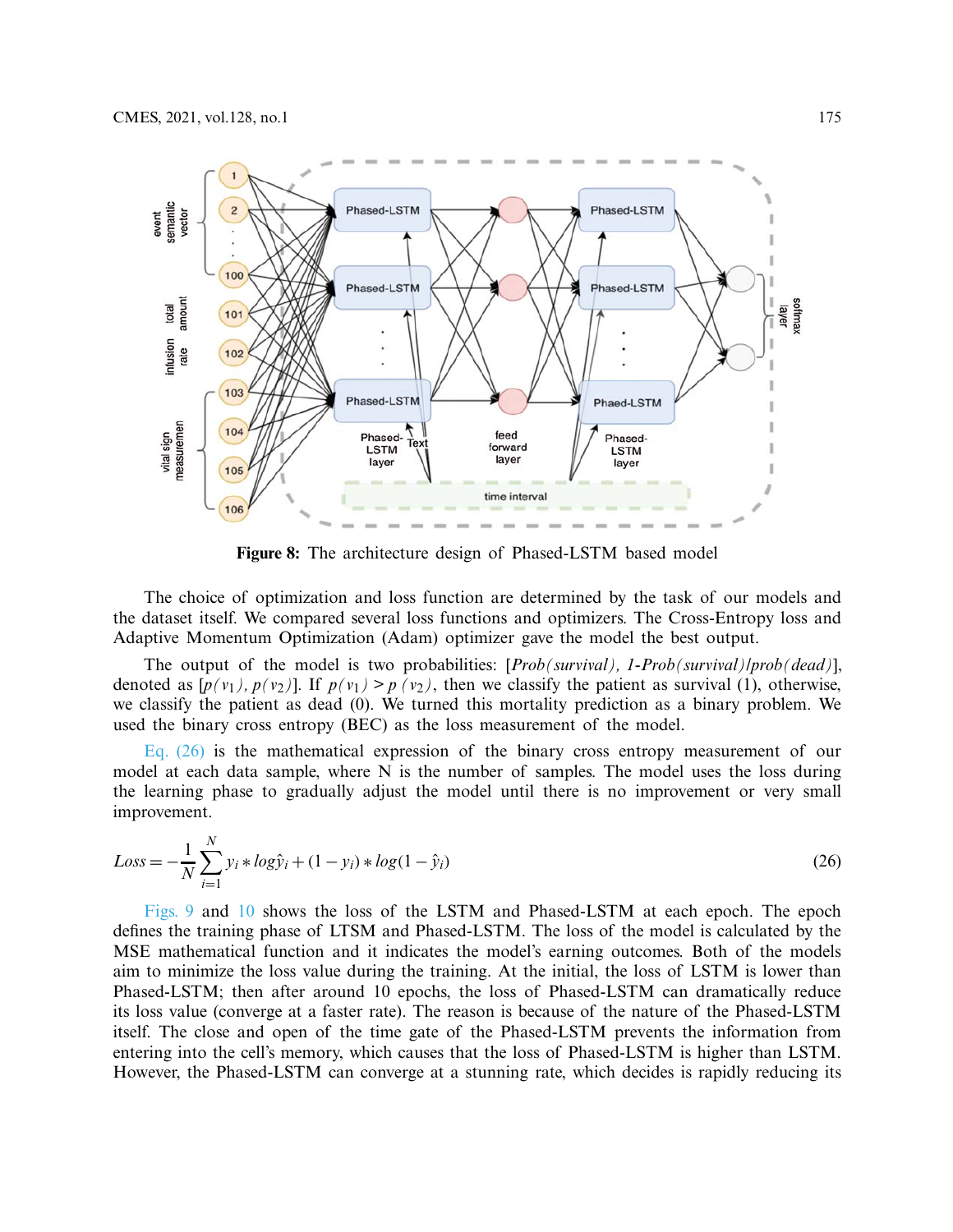

loss during the initial phase of the training. This indicates another advantage of Phased-LSTM for fast converging.

**Figure 9:** The training loss of LSTM: epoch  $= 100$ , learning rate  $= 0.01$ 

<span id="page-15-1"></span><span id="page-15-0"></span>

**Figure 10:** The training loss of Phased-LSTM: epoch  $= 100$ , learning rate  $= 0.01$ 

#### *5.2.2 Model Performance*

We first investigate the impact of using Gaussian Process for data imputation on models' performance to ensure the effectiveness of Guasisan Process and Phased-LSTM indeed can improve dataset and the model performance. During the evaluation of the model performance, we compare the different data imputation approaches that are suitable for time-series missing values imputation. We assume the EHR data are missing random (MAR), which is usually defined as the pattern for a variable is not a function of its observed values because the patient's medical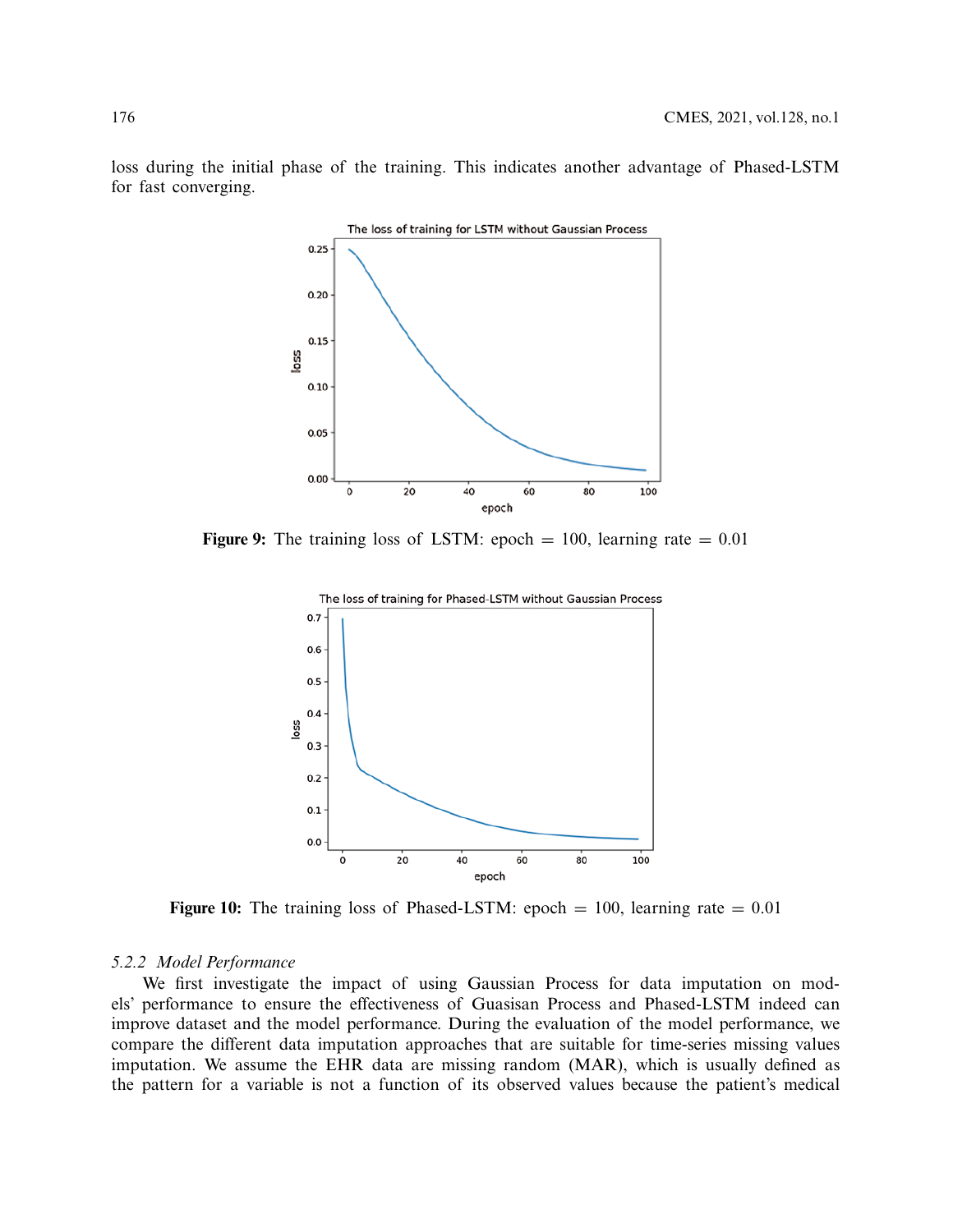readings are stochastically changing. The first step is to deal with heterogenous data types by combining the paitent's numerical information such as vital sign information, drug amount and textual information fluid related medical events such as drug names. Then, we compared several different data imputation approaches: mean imputation (baseline), Autoregressive with exogenous inputs (ARX), Auotoregressive moving average model (ARMA), Autoregressive integrated moving average (ARIMA), and Gaussian Process (GP) for improving the dataset. Next, we compare the results obtained by LSTM model and Phased-LSTM. Finally, we compare the proposed models with other machine learning algorithms. In order to show the Phased-LSTM tackles down the long sequence data, we filter out patients with a small number of medical events and construct the training and testing dataset with the appropriate number of patient instances.

We use ROC curve, precision and recall score to evaluate the model's performance. The experiment results show the comparison among the LSTM model and Phased-LSTM model with and without the Gaussian Process. Some experiment results are shown in [Figs. 11](#page-16-0) and [12](#page-16-1) and [Tab. 1.](#page-17-0)



<span id="page-16-0"></span>**Figure 11:** The ROC curve for LSTM model



<span id="page-16-1"></span>**Figure 12:** The ROC curve for Phased-LSTM model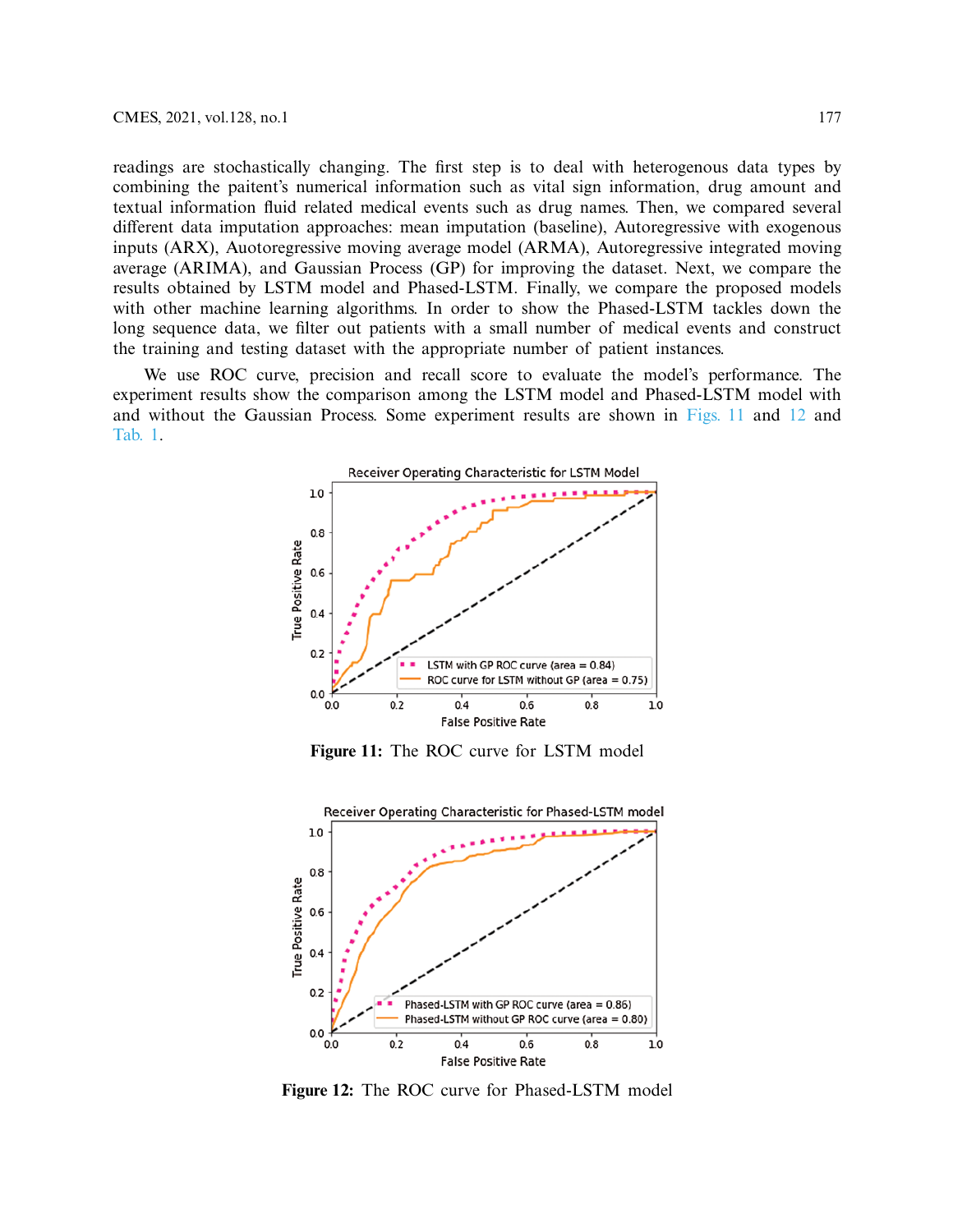| Precision | <b>SOFA</b> | <b>OASIS</b> | <b>LSTM</b>        | Phased-LSTM |
|-----------|-------------|--------------|--------------------|-------------|
|           | 0.6845      | 0.6391       | 0.8003             | 0.8287      |
| Precision | <b>SOFA</b> | <b>OASIS</b> | LSTM with          | Phased-LSTM |
|           |             |              | GP 0.8563          | with GP     |
|           |             |              |                    | 0.8732      |
| Recall    | <b>SOFA</b> | <b>OASIS</b> | <b>LSTM 0.7101</b> | Phased-LSTM |
|           | 0.6271      | 0.6407       |                    | 0.7837      |
| Recall    | <b>SOFA</b> | <b>OASIS</b> | LSTM with          | Phased-LSTM |
|           |             |              | GP 0.8321          | with GP     |
|           |             |              |                    | 0.8567      |

<span id="page-17-0"></span>**Table 1:** Experiment results comparison among SOFA, OASIS base LSTM and Phased-LSTM

From [Figs. 11](#page-16-0) and [12](#page-16-1) and [Tab. 1,](#page-17-0) first, the models greatly outperform the original method. We concentrate on comparing the performance of deep learning models with the traditional physical approaches: SOFA and OASIS. We treated SOFA and OASIS as the benchmark results and LSTM as the baseline. We are mainly interested in the comparison between LSTM and Phased-LSTM model and the effect of the Gaussian process. The experimental results indicate that our hypothesis of phased-LSTM is better being applied to solving challenges in ICU data. The Phased-LSTM achieved the highest performance among all other methods. Second, we can see that models with Gaussian Process have higher precision and recall scores and ROC curve. This is due to the serious problem of missing values inside the health care dataset. The model's performance will be impaired if we do not decide to impute them. However, models with Gaussian Process also introduce another problem that is the training time. For each patient instance, we need to train its own GP regressor then construct the input for the model. Furthermore, the Phased-LSTM model is also able to give better results as we expected because each patient instance usually has the long temporal dependency.

The [Tab. 2](#page-17-1) shows the different imputation methods for time series data and Phased-LSTM network. The results indicate the GP achieved comparatively better performance compared with others, but we care more about precision value because of the application of mortality prediction. Since the Mean and ARX methods are more suitable for data with linear relationships, especially for ARX models, they are designed for a dynamic system in discrete time. The ARMA and ARIMA share several similarities. The main difference is that ARMA is a stationary model. The "integrated" property of ARIMA allows the model to measure the non-seasonal differences needed to achieve the stationarity. If there are no such differences, then ARMA and ARIMA are the same. However, the GP is great for modeling the uncertainty, which is common inside the EHR dataset.

<span id="page-17-1"></span>**Table 2:** The comparison of different data imputation meethods for improving data qualities

|           | Mean   | ARX    | ARMA   | ARIMA  | GP     |
|-----------|--------|--------|--------|--------|--------|
| Precision | 0.5044 | 0.7749 | 0.8231 | 0.8322 | 0.8732 |
| Recall    | 0.5126 | 0.7863 | 0.8039 | 0.8419 | 0.8567 |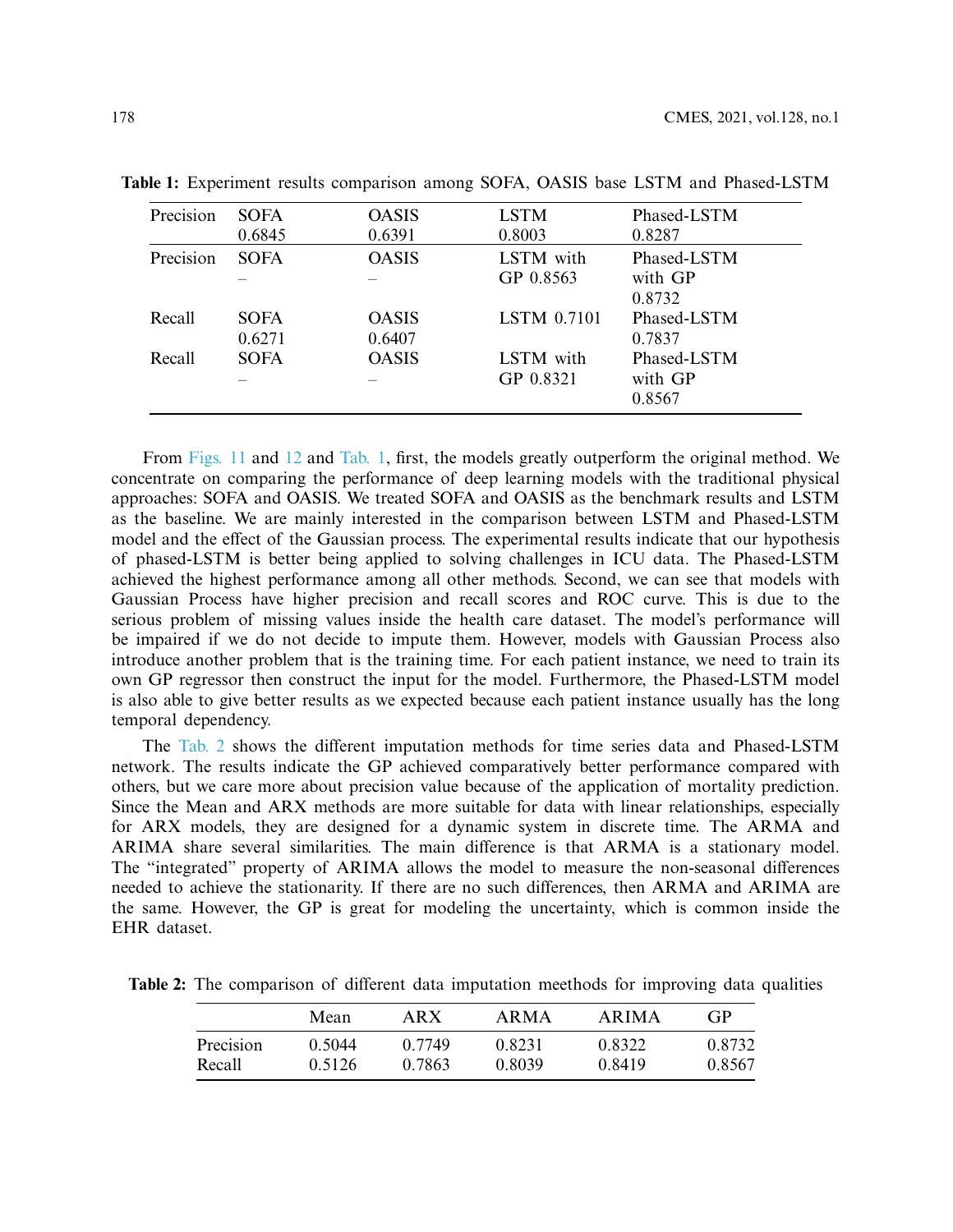#### **6 Conclusion**

Missing values, irregular sampling, heterogeneous data types, high dimensionality and long temporal dependency contribute to the difficulty of analysis of health care data, especially in ICU environment. We proposed a data-preprocessing pipeline using statistical approach and natural language processing technique. In addition, we used a new LSTM type called Phased-LSTM to deal with irregular sampling and long temporal dependency inside the data. The experiments show that using the Phased-LSTM framework with the proposed preprocessing pipeline indeed can give us the promising results in the mortality prediction task. Our future work plans to apply our pipeline and model on more complex data by not only including the fluid related medical events. We will also add more vita sign data, other medication events and important device management data. It is hoped that the model can predict risks more accurately, evaluate clinical medication events, and automate the management of important equipment. We also empirically compared with different data imputation methods for improving the HER time series dataset.

Our future work will focus on improving the prediction accuracy of our approach in a real ICU environment by trying different prediction networks and data imputation approaches. In addition, we will also try the neural network based approach for time series imputation such as Bidirectional Recurrent network and End-to-End Generative Adversarial Network (E2GAN).

**Funding Statement:** This research is supported by Natural Science Foundation of Hunan Province (No. 2019JJ40145), Scientific Research Key Project of Hunan Education Department (No. 19A273) and Open Fund of Key Laboratory of Hunan Province (2017TP1026).

**Conflicts of Interest:** The authors declare that they have no conflicts of interest to report regarding the present study.

#### **References**

- <span id="page-18-0"></span>1. Soni, S. R., Khunteta, A., Gupta, M. (2011). A review on intelligent methods used in medicine and life science. *Proceedings of the International Conference & Workshop on Emerging Trends in Technology*, pp. 703– 706. New York, NY, USA.
- <span id="page-18-1"></span>2. Hussain, A. (2017). Machine learning approaches for extracting genetic medical data information. *Proceedings of the Second International Conference on Internet of things, Data and Cloud Computing*, pp. 1. New York, NY, USA.
- <span id="page-18-2"></span>3. Bhattacharya, S., Rajan, V., Shrivastava, H. (2017). ICU mortality prediction: A classification algorithm for imbalanced datasets. *Proceedings of the AAAI Conference on Artificial Intelligence*, pp. 31. San Francisco, CA, USA.
- 4. Agniel, D., Kohane, I. S., Weber, G. M. (2018). Biases in electronic health record data due to processes within the healthcare system: Retrospective observational study. *BMJ, 361,* k1479. DOI [10.1136/bmj.k1479.](http://dx.doi.org/10.1136/bmj.k1479)
- <span id="page-18-3"></span>5. Baek, H., Cho, M., Kim, S., Hwang, H., Song, M. et al. (2018). Analysis of length of hospital stay using electronic health records: A statistical and data mining approach. *PLos One, 13(2),* 1–16. DOI [10.1371/journal.pone.0195901.](http://dx.doi.org/10.1371/journal.pone.0195901)
- <span id="page-18-4"></span>6. Ribas, V. J., Lpez, J. C., Ruiz-Rodrguez, J. C., Ruiz-Sanmartn, A., Rello, J. et al. (2011). On the use of decision trees for ICU outcome prediction in sepsis patients treated with statins. *IEEE Symposium on Computational Intelligence and Data Mining (CIDM)*, pp. 37–43. Paris, France.
- 7. Nachimuthu, S., Wong, A., Haug, P. (2010). Modeling glucose homeostasis and insulin dosing in an intensive care unit using dynamic bayesian networks. *AMIA Annual Symposium Proceedings/AMIA Symposium*, pp. 532–536. Washington DC, USA.
- <span id="page-18-5"></span>8. Wang, S. L., Wu, F., Wang, B. H. (2010). Prediction of severe sepsis using svm model. *Advances in Experimental Medicine and Biology, 680,* 75–81. DOI [10.1007/978-1-4419-5913-3\\_9.](http://dx.doi.org/10.1007/978-1-4419-5913-3_9)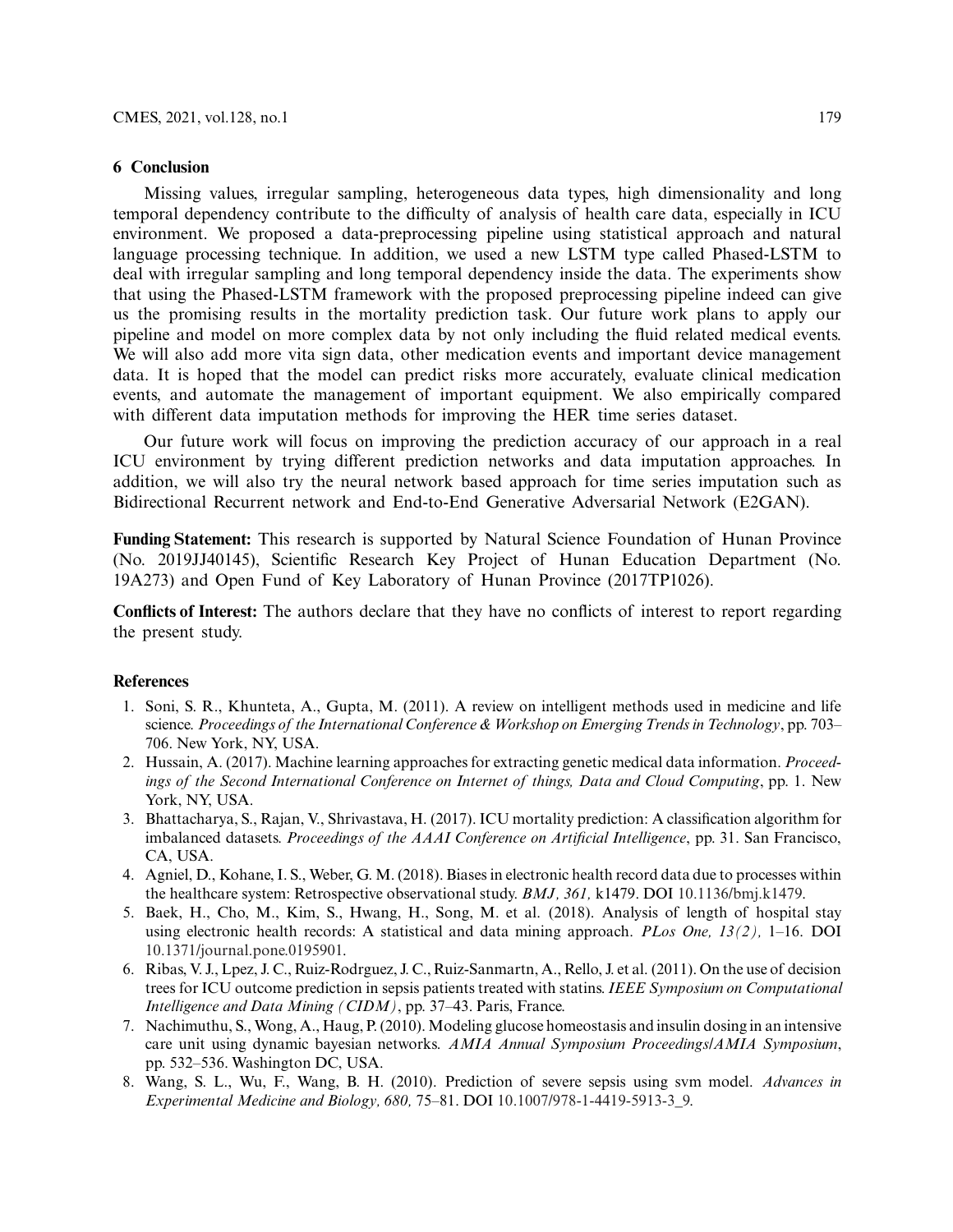- <span id="page-19-0"></span>9. Nie, L., Wang, M., Zhang, L., Yan, S., Zhang, B. et al. (2015). Disease inference from health-related questions via sparse deep learning. *IEEE Transactions on Knowledge and Data Engineering, 27(8),* 2107–2119. DOI [10.1109/TKDE.2015.2399298.](http://dx.doi.org/10.1109/TKDE.2015.2399298)
- 10. Rav, D., Wong, C., Deligianni, F., Berthelot, M., Andreu-Perez, J. et al. (2017). Deep learning for health informatics. *IEEE Journal of Biomedical and Health Informatics, 21(1),* 4–21. DOI [10.1109/JBHI.2016.2636665.](http://dx.doi.org/10.1109/JBHI.2016.2636665)
- <span id="page-19-1"></span>11. Lv, X., Guan, Y., Yang, J., Wu, J. (2016). Clinical relation extraction with deep learning. *International Journal of Hybrid Information Technology, 9(7),* 237–248. DOI [10.14257/ijhit.2016.9.7.22.](http://dx.doi.org/10.14257/ijhit.2016.9.7.22)
- <span id="page-19-2"></span>12. He, K., Zhang, X., Ren, S., Sun, J. (2016). Deep residual learning for image recognition. *2016 IEEE Conference on Computer Vision and Pattern Recognition (CVPR)*, pp. 770–778, Las Vegas, NV. DOI [10.1109/CVPR.2016.90.](http://dx.doi.org/10.1109/CVPR.2016.90)
- <span id="page-19-3"></span>13. Rajkomar, A., Oren, E., Chen, K., Dai, A. M., Hajaj, N. et al. (2018). Scalable and accurate deep learning with electronic health records. *Digital Medicine, 1(1),* 1–10. DOI [10.1016/S2589-3777\(19\)30002-3.](http://dx.doi.org/10.1016/S2589-3777(19)30002-3)
- <span id="page-19-4"></span>14. Blunsom, P., Cho, K., Dyer, C., Schütze, H. (2017). From characters to understanding natural language (C2NLU): Robust end-to-end deep learning for NLP (Dagstuhl Seminar 17042). *Dagstuhl Reports*, vol. 7, pp. 129–157. Dagstuhl, Germany.
- <span id="page-19-5"></span>15. Johnson, A., Pollard, T., Shen, L., Lehman, L. W., Feng, M. et al. (2016). Mimic-III, a freely accessible critical care database. *Scientific Data, 3(1),* 160035. DOI [10.1038/sdata.2016.35.](http://dx.doi.org/10.1038/sdata.2016.35)
- <span id="page-19-6"></span>16. Liu, L., Shen, J., Zhang, M., Wang, Z., Li, H. et al. (2019). Deep learning based patient representation learning framework of heterogeneous temporal events data. *Big Data, 1(1),* 25–38. DOI [10.32604/jbd.2019.05800.](http://dx.doi.org/10.32604/jbd.2019.05800)
- <span id="page-19-7"></span>17. Hochreiter, S., Schmidhuber, J. (1997). Long short-term memory. *Neural Computation, 9(8),* 1735–1780. DOI [10.1162/neco.1997.9.8.1735.](http://dx.doi.org/10.1162/neco.1997.9.8.1735)
- <span id="page-19-8"></span>18. Neil, D., Pfeiffer, M., Liu, S. C. (2016). Phased lstm: Accelerating recurrent network training for long or event-based sequences. *Advances in Neural Information Processing Systems, 29,* 3882–3890. Red Hook, NY, USA. arXiv: 1610.09513v1.
- <span id="page-19-9"></span>19. Zhang, Y., Li, P., Zhao, X., Xia, E., Mei, J. et al. (2019). Predicting prevalence of respiratory disease with multi-task gaussian process: A case study in East China. *2019 IEEE International Conference on Healthcare Informatice (ICHI)*, pp. 1–3. Xian, China. DOI [10.1109/ ICHI.2019.8904849.](http://dx.doi.org/10.1109/ ICHI.2019.8904849)
- <span id="page-19-10"></span>20. Caballero Barajas, K. L., Akella, R. (2015). Dynamically modeling patient's health state from electronic medical records: A time series approach. *Proceedings of the 21th ACM SIGKDD International Conference on Knowledge Discovery and Data Mining*, pp. 69–78. New York, NY, USA, ACM.
- <span id="page-19-11"></span>21. Krompass, D., Esteban, C., Tresp, V., Sedlmayr, M., Ganslandt, T. (2014). Exploiting latent embeddings of nominal clinical data for predicting hospital readmission. *KI-Künstliche Intelligenz, 29(2),* 153–159. DOI [10.1145/2783258.2783289.](http://dx.doi.org/10.1145/2783258.2783289)
- <span id="page-19-12"></span>22. Jonnagaddala, J., Dai, H. J., Ray, P., Liaw, S. T. (2015). A preliminary study on automatic identification of patient smoking status in unstructured electronic health records. *Proceedings of BioNLP, 15,* 147–151. DOI [10.18653/v1/W15-3818.](http://dx.doi.org/10.18653/v1/W15-3818)
- <span id="page-19-13"></span>23. Pyysalo, S., Ginter, F., Moen, H., Salakoski, T., Ananiadou, S. (2013). Distributional semantics resources for biomedical text processing. *Proceedings of LBM 2013*, pp. 39–44. Tokyo, Japan.
- <span id="page-19-14"></span>24. Mikolov, T., Chen, K., Corrado, G., Dean, J. (2013). Ecient estimation of word representations in vector space. *ICLR 2013*, Scottsdale, Arizona, USA. arXiv: 1301.3781.
- <span id="page-19-15"></span>25. Wang, M., Niu, S. Z., Gao, Z. G. (2019). A novel scene text recognition method based on deep learning. *Computers, Materials & Continua, 60(2),* 781–794. DOI [10.32604/cmc.2019.05595.](http://dx.doi.org/10.32604/cmc.2019.05595)
- <span id="page-19-16"></span>26. Pennington, J., Socher, R., Manning, C. D. (2014). Glove: Global vectors for word representation. *EMNLP, 14,* 1532–1543. DOI [10.3115/v1/D14-1162.](http://dx.doi.org/10.3115/v1/D14-1162)
- <span id="page-19-17"></span>27. Bojanowski, P., Grave, E., Joulin, A., Mikolov, T. (2017). Enriching word vectors with subword information. *Transactions of the Association for Computational Linguistics, 5(1),* 135–146. DOI [10.1162/tacl\\_a\\_00051.](http://dx.doi.org/10.1162/tacl_a_00051)
- <span id="page-19-18"></span>28. Joulin, A., Grave, E., Bojanowski, P., Mikolov, T. (2017). Bag of tricks for efficient text classification. *Proceedings of the 15th Conference of the European Chapter of the Association for Computational Linguistics*, vol. 2, pp. 427–431. Valencia, Spain.